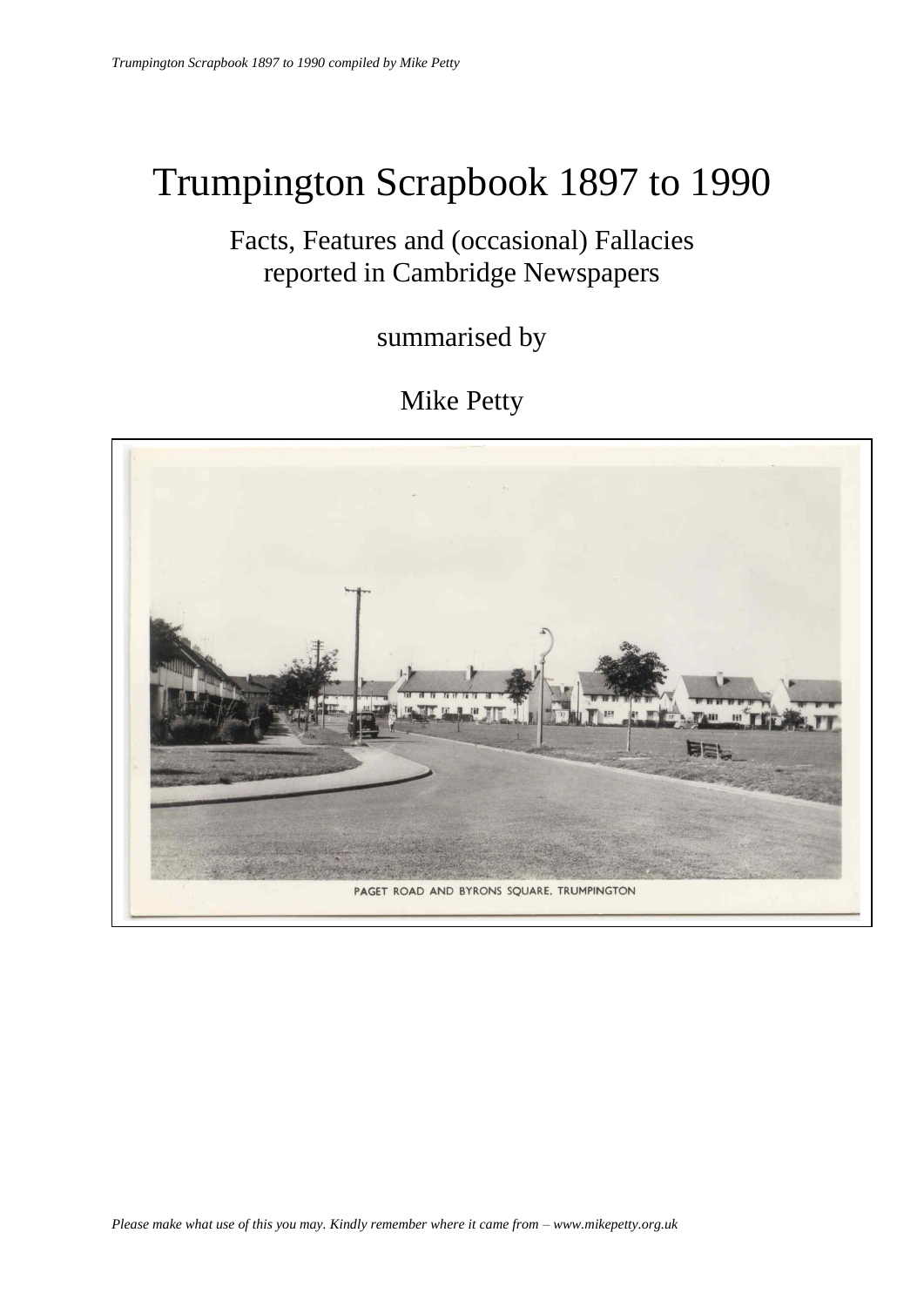## Trumpington Scrapbook 1897 to 1990

## Facts, Features and (occasional) Fallacies reported in Cambridge Newspapers

summarised by

Mike Petty

## Most of these stories originally appeared in the Cambridge Daily/Evening/News or the Cambridgeshire Weekly News, its sister title.

They are supplemented by some articles published in the Cambridge Independent Press or Cambridge Chronicle

Most were featured in my 'Looking Back' column in the Cambridge News from 1996-2014

The complete 'Cambridgeshire Scrapbook' of which this is a small section is published online at bit.ly/CambsCollection

I have digital and other copies of most of the stories summarised. I hope to publish these online one day. If you would like them in the meantime then please get in touch.

The original volumes are housed in the Cambridgeshire Collection at Cambridge Central Library where there are many other indexes dating back to 1770.

They also have detailed newspaper cuttings files on over 750 topics that have been compiled since the 1960s.

Newspapers sometimes get things wrong. I copy things out incorrectly. Do check

There are a multitude of spelling and layout errors. Please forgive or correct them

News never stops but this file was finished on 31 August 2016.

I will maintain supplements and corrections – contact me for anything you need

Please make what use of these notes that you may. Kindly remember where they came from

See my website – www.mikepetty.org.uk for further notes.

Mike Petty, Stretham

2017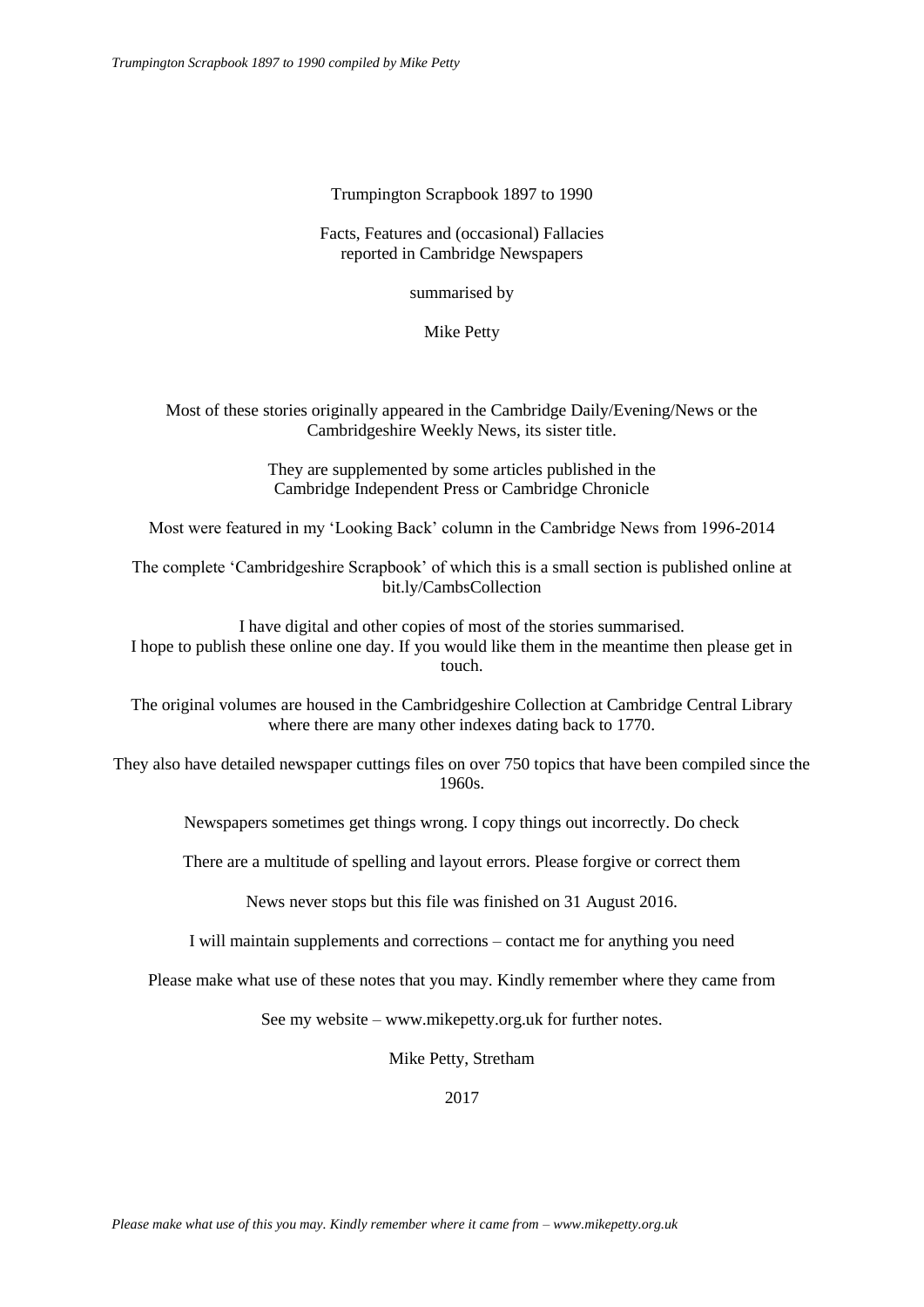## 1897 03 20

Mr Edwin Bays, architect, forwards particulars of a scheme for erecting a viaduct, with Bathing Sheds under, leading from the Trumpington Road, Cambridge, to Newnham. The proposed viaduct road would start from the Leys School grounds, Coe Fen, Newnham and terminating at Grantchester and Barton-roads. It will be necessary to construct two river and three road arches and it is intended to utilise one as a Swimming Bath for women, and the other two as dressing rooms

## 1897 04 02

Trumpington jubilee reading room, p3

## 1897 08 18

Today we have pleasure in chronicling a capture which redoubts to the credit of the Cambridgeshire County Constabulary. There appears to be an idea prevalent amongst London thieves that once in this county they have an easy job in "cracking a crib" and getting away with their booty. Evidently full of this delusion two such men ran down to Trumpington, their innocent hearts full of the joys in store. They bargained however without the personality of P.C. Salmon, the resident guardian of Trumpington's peace, a burly and genial officer to those who keep the law and a terror to those who "love darkness rather than light because their deeds are evil". P.C. Salmon - alas for the hopes of these two disciples of Bill Sykes - sleeps only when the burglar is not "serenading" and moreover he rides a "bike". To this cycle the culprits owe the fact that their "cycle of freedom" is run and that they have fallen "a cropper" with a bad puncture.

1897 10 28 Trumpington burglary trial, p3

1897 11 13 Trumpington chrysanthemum show, p3

## 1898 02 03

Messrs Grain. Moyes and Wisbey attended at the Lion Hotel and offered for sale by auction the wellknown freehold inn, The Green Man, Trumpington, with yard, stabling and outbuildings, pleasure and kitchen gardens and a paddock, the whole having an area of about 3 acres. Bidding commenced at £2,000 and quickly reached £3,100, at which price the property was declared sold

1899 01 09 Trumpington Rd, p2

## 1899 07 28

The village of Trumpington has been selected for the making of a peculiarly interesting and hopeful experiment on the part of Cambridgeshire nonconformity. The question recently came up how best to continue religious services for those in the village who do not belong to the Church of England and was answered by the suggestion that they should have a Free Church to seat 150 persons. Yesterday the memorial stone was laid by Mr S. Mansfield.

## 1899 08 11

It is possible there are people just now in Cambridge who are cross with the fate which compels them to stay in the town while their friends at making merry in popular holiday resorts or rusticating deep in the heart of the country. Let them consider what a delightful place Cambridge is in the Long Vacation. They have the river all to themselves, they can row on it, fish in it, bathe in it. The Omnibus Company has materially enhanced the attractions of summer by instituting a series of drives to places of interest. The Company have provide a set of excellently appointed brakes and in a brake and large wagonette a party of 50 persons drove to Trumpington, on to Newton and Whittlesford where there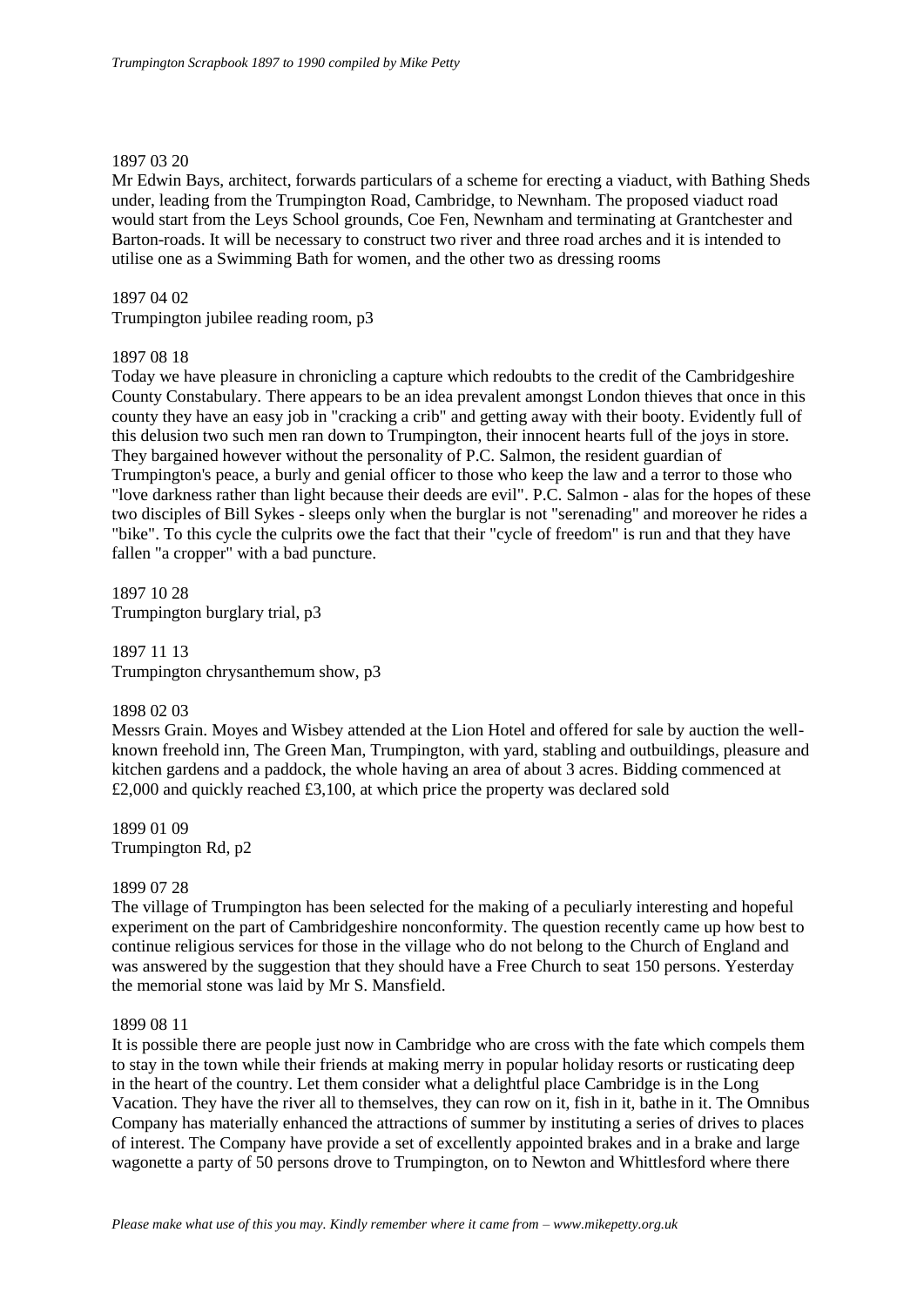was a stay of half an hour. The drive then resumed through Shelford back to Cambridge. The fare was just one shilling a head. It is right that this enterprise should be so successful

## 1900 01 04

The last scene in a long life of much usefulness to the county of Cambridge was enacted at Trumpington when the funeral of Mr Henry Pemberton of Trumpington Hall took place. The villagers unobtrusively gave expression to their heart-felt sympathy. During the time mourners were assembling and during the funeral service the blinds at almost every residence in the village were drawn, the few places of business were closed, and at the corners passed by the cortege there were knots of inhabitants who, with reverently uncovered heads, watched the body on its last journey.

## 1900 04 14

On Good Friday the members of Trumpington Free Church held a tea meeting in their new place of worship in the village. To the tea about one hundred persons sat down. There was a small attendance at the subsequent meeting. The chairman said the building was very nearly paid for. 118 persons had contributed a shilling or less which showed a large number of people in Trumpington had a share in the building.

## 1901 05 16

Cambridge Fire Brigade Committee received a letter from the clerk to Trumpington Parish Council asking whether and on what terms the services of the brigade could be engaged in case of fire. Grantchester Parish Council accepted terms for the attendance of the brigade in that parish on condition that the charge for the number of men sent should be limited to the number required.

## 1902 11 17

Young England will learn with regret the death of Mr G.A. Henty. He was a soldier, miner & war correspondent but it was as a novelist that he will go down to posterity. He was born at Trumpington and went to Caius College, Cambridge, but before he could take his degree an opportunity occurred which was irresistible to a young man of his adventurous temperament. The Crimean War broke out and he received an appointment in the Purveyor's Department of the Army. His stories for boys numbered considerably over eighty and he sometimes produced a book in three weeks.

## 1903 04 17

Magistrates considered the renewal of the licence of the Unicorn Inn, Trumpington. The accommodation consisted of three bedrooms, two were furnished and used by those living in the house. The third, the guest chamber, was at present bare. The Chairman: Poor guest. Mr Ralkes: He would be a very poor guest who came there. There was no stabling; the landlord did keep a pony and trap, but whether he kept them in the unfurnished room he did not know. (Laughter). It was difficult for a man to make a living there; the actual consumption of beer in the house per week was half a barrel

## 1903 07 08

The light-fingered gentry were very busy at the Moat Farm sale and an aged farmer from Trumpington had his pocket picked and a purse containing £20 stolen. The horse, trap and harness so closely associated with the murder, which fetched such good prices, were purchased for exhibition purposes. After the sale the trap had to be placed under the protection of the police to save it from the ravages of memento hunters. The number of people who visited the farm was upwards of 3,000.

## 1903 12 14

The organ which for many years had been in use at Trumpington church has been replaced by an instrument of a much more satisfactory character and one which will add considerably to the beauty of the musical portion of the service. It cannot be described as being entirely new as old parts and part of the old case have been incorporated into the ancient instrument's successor which was built by Messrs Miller and Sons of Cambridge.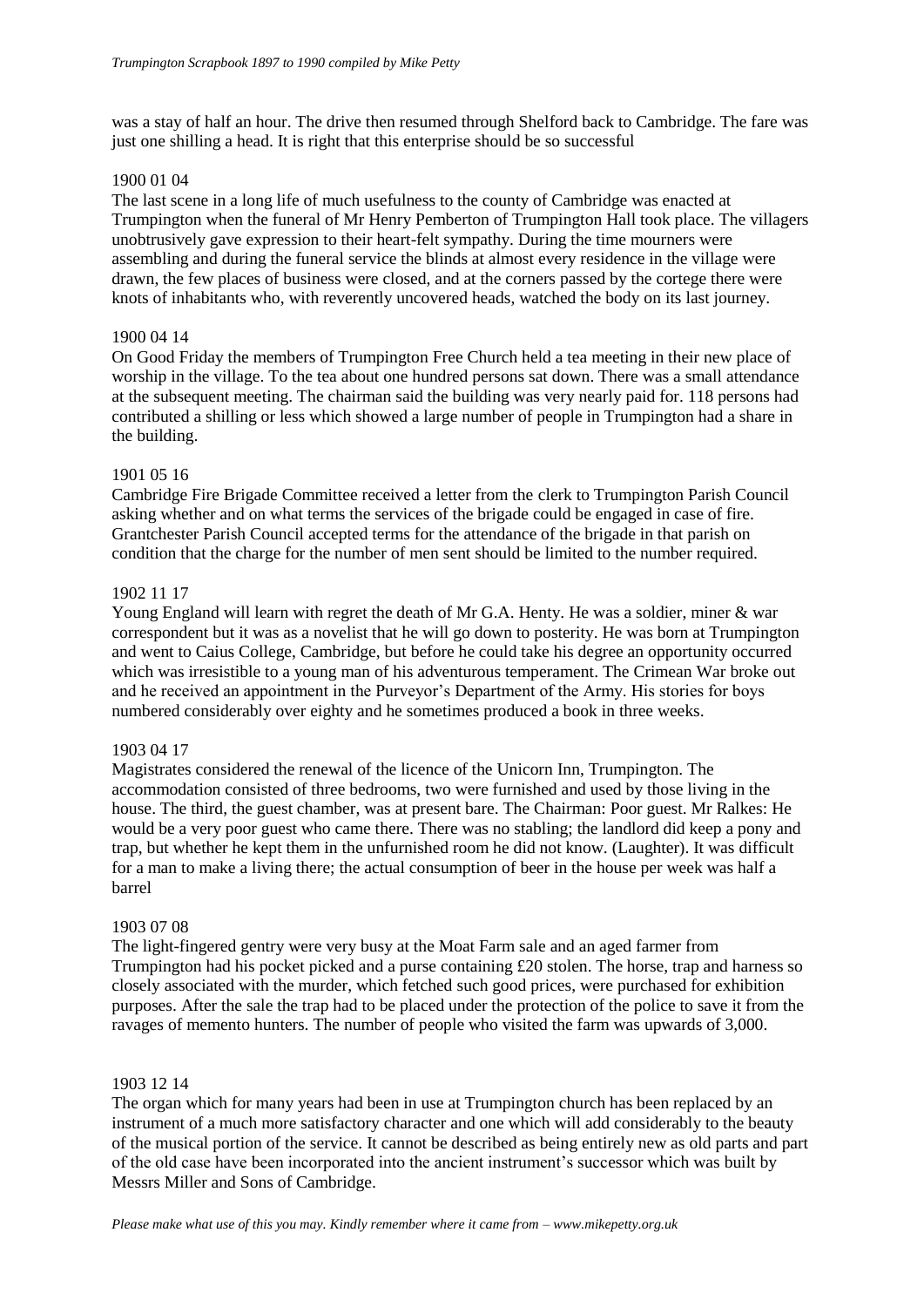1904 04 04 'Tally Ho', Trumpington, p3

#### 1904 08 06

The current issue of the 'Strand Magazine' possesses a special interest for Cambridge people since the town has furnished Sir Arthur Conan Doyle with material for his latest Sherlock Holmes story, The Missing Three-quarter. It concerns the disappearance of a member of the Cambridge University rugger team on the eve of the annual match against Oxford. Holmes is supposed to visit Cambridge, residing in an inn next to a bicycle shop; he explores Histon, Oakington and Waterbeach before the final scene of the story is set in a lonely cottage in a field near Trumpington.

## 1905 09 21

The will of the late Mr Stephen Mansfield of Trumpington includes a bequest of £250 to Chesterton Baptist chapel where he once a teacher in the Sunday School. This is not his only benefaction to the village; there are five almshouses erected by him and their upkeep and stipends for the inmates are provided out of other property. He also subscribed to the Royal Albert and Victoria Friendly Societies' asylum and left £100 to the poor of Trumpington 05 09 21

#### 1905 10 05

Cambridge Town Council wrote to Chesterton R.D.C. saying they wish to extend their boundaries to incorporate parts of Chesterton, Cherry Hinton, Trumpington and Grantchester. Chesterton are to reply saying they will give such project its most strenuous opposition. 05 10 05-b

#### 1907 02 09

Natives of Cambridge appear to penetrate to every corner of the globe. Hardly a disaster happens but the C.D.N. receives a description from a local man on the spot. Several Cambridge soldiers were in Jamaica at the time of the Kingston earthquake and we have now received a letter from Frank Thompson Freestone of Trumpington who was there when buildings began to fall all around him. He reports that bodies, burned and mutilated beyond recognition were carried to the sea where hundreds of sharks awaited them. 07 02 09a

#### 1907 07 17

General William Booth, founder of the Salvation Army, was welcomed to Cambridge by thousands of spectators who lined the road from Trumpington to the Guildhall. Three red motor cars with a Salvation Army flag in each were given quite an oration en route to Market Square where the Band struck up a popular Army tune. But the General entered the building from Peas Hill and ignored the cries of 'Speech' as he disappeared from view 07 07 17

## 1908 03 19

Military manoeuvres attracted considerable attention. One force, including Perse School cadets, was ordered to hold the line of the Cam from Trumpington to the Mill Inn, Hauxton. Timber and cordage was seized from some scaffolding and the engineering section constructed a bridge sufficient to have carried Cavalry. The whole of the Cambridge University mounted infantry was captured, which would have had disastrous results in a real war. 08 03 19a

#### 1908 07 31

Ebenezer Bird Foster of Anstey Hall, Trumpington together with his late brother, George, were directors of the Capital and Counties Bank. Their personal estates were nearly equal to the whole of the deposits for which the bank was liable. It must be remembered that the capital of a partner in a private bank may be withdrawn in consequence of his death. Ebenezer left £50,000 to each of his nephews, £500 each to his butler Thomas Harrington, and gardener Charles Forbes, as well as annuities to his housekeeper, coachman and housemaid. CWN 08 07 31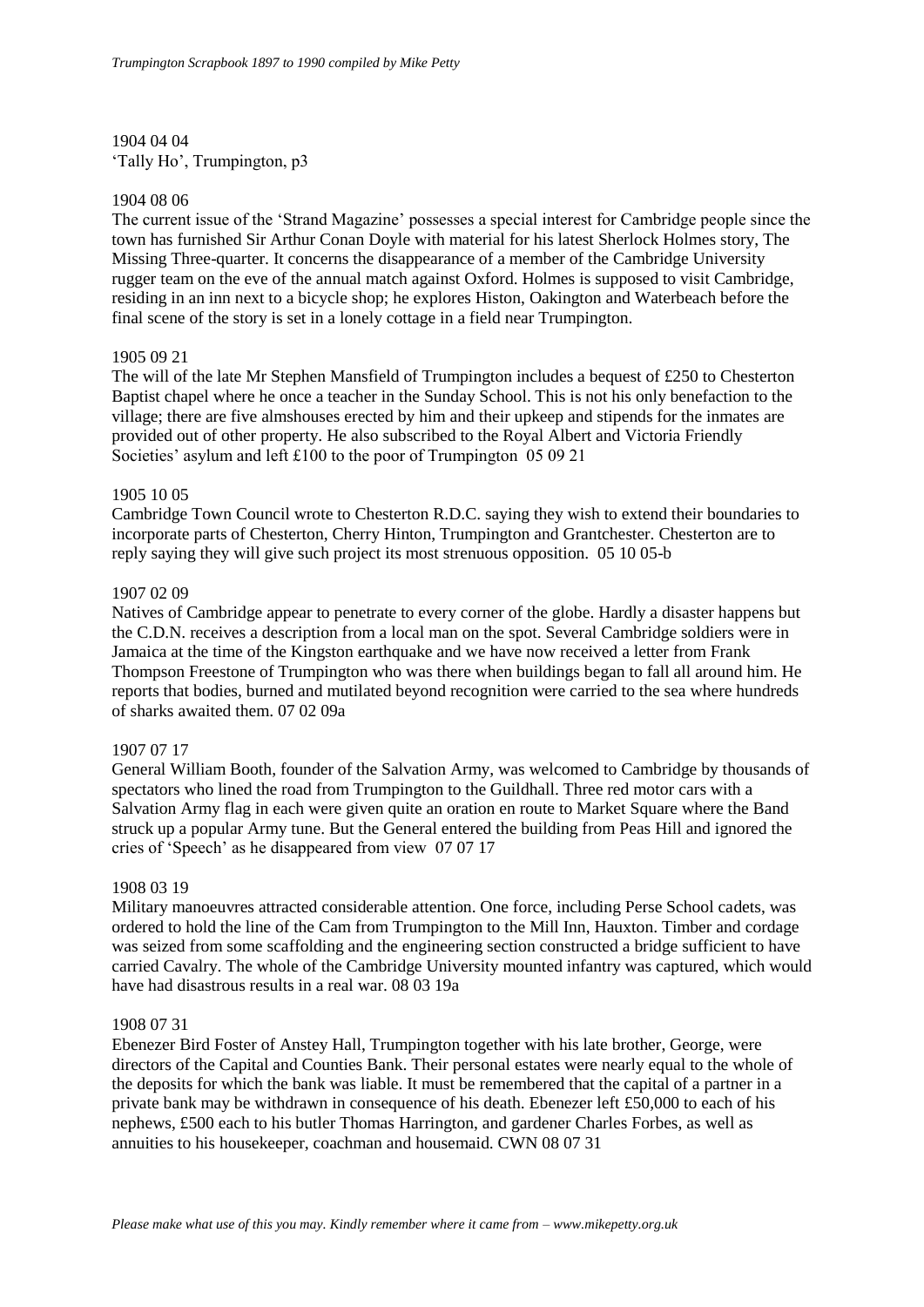## 1908 08 29

George Hutt has been the respected headmaster of Trumpington National School for the last 44 years. It was not for want of energy that he is leaving but the wisdom of the Government in compelling him to give up his post at the age of 65. He would not advise teaching as a vocation for men but felt sure there was a future for women as educational instructors. CWN 08 08 29 p5

## 1908 09 18

The Cambridge Church of England Mission to the Deaf and Dumb was started two years ago to meet their spiritual needs. It meets at St Philip's church and attracts people from Swaffham Bulbeck, Milton and Trumpington. Several special services of Holy Communion have been held with Mr G.A. Mackenzie interpreting in the sign language. CWN 08 09 18 p5

## 1908 10 23

Trumpington village hall opened – CWN 08 10 23

## 1908 11 13

William Cooking, Manager of the Taxi-meter Cab Company of Cambridge was summonsed for driving a taxi-cab at the dangerous speed of 23 miles an hour in Trumpington. He was liable to a penalty of £20 and to have his licence suspended but magistrates only fined him £3. They were determined to put down fast driving through the villages. CWN 08 11 13 p3

## 1909 12 03

The Ortona Motor Bus Company, whose enterprise has proved such a boon in Cambridge and Chesterton, intend to commence a service to Sawston via Trumpington, Shelford and Stapleford. A fine new Maudsley bus has been obtained which will do the full journey in 50 minutes. Parcels as well as passengers will be carried. CWN 09 12 03

## 1910 02 04

Since the Ortona Bus Company was established in Cambridge they have done much towards linking up the station and the town with outlying suburbs. A few weeks ago they commenced a service of motor 'buses to Trumpington, Shelford and Sawston and have now inaugurated another to Histon and Cottenham which has been well patronised by passengers 10 02 04m

## 1910 08 12

Trumpington amalgamation scheme discussed 10 08 12i 10 08 19b

## 1910 10 07

The scheme for extending the Borough boundaries so as to include Chesterton, Cherry Hinton and the urban portions of Grantchester, Trumpington and Fen Ditton was formally launched. The boundary with Chesterton is an imaginary line running down the centre of the river which presents legal difficulties over dredging. The river is used by member of the University for rowing but most of the boathouses are on the Chesterton side. The Corporation own a cemetery the parish of Fen Ditton. They have constructed a sewer and laid water mains along Newmarket Road and the land will no doubt be used for building. 10 10 07e  $& 1 \& 1$ 

## 1911 04 07

The Local Government Board is in favour of the extension of Cambridge to include parts of Chesterton, Cherry Hinton, Grantchester and Trumpington. 11 04 07f

## 1911 05 19

Greater Cambridge editorial: Chesterton UDC will cease to exist, parishes of Cherry Hinton, Trumpington and Grantchester will be divided and urban portions come into Cambridge 11 05 19c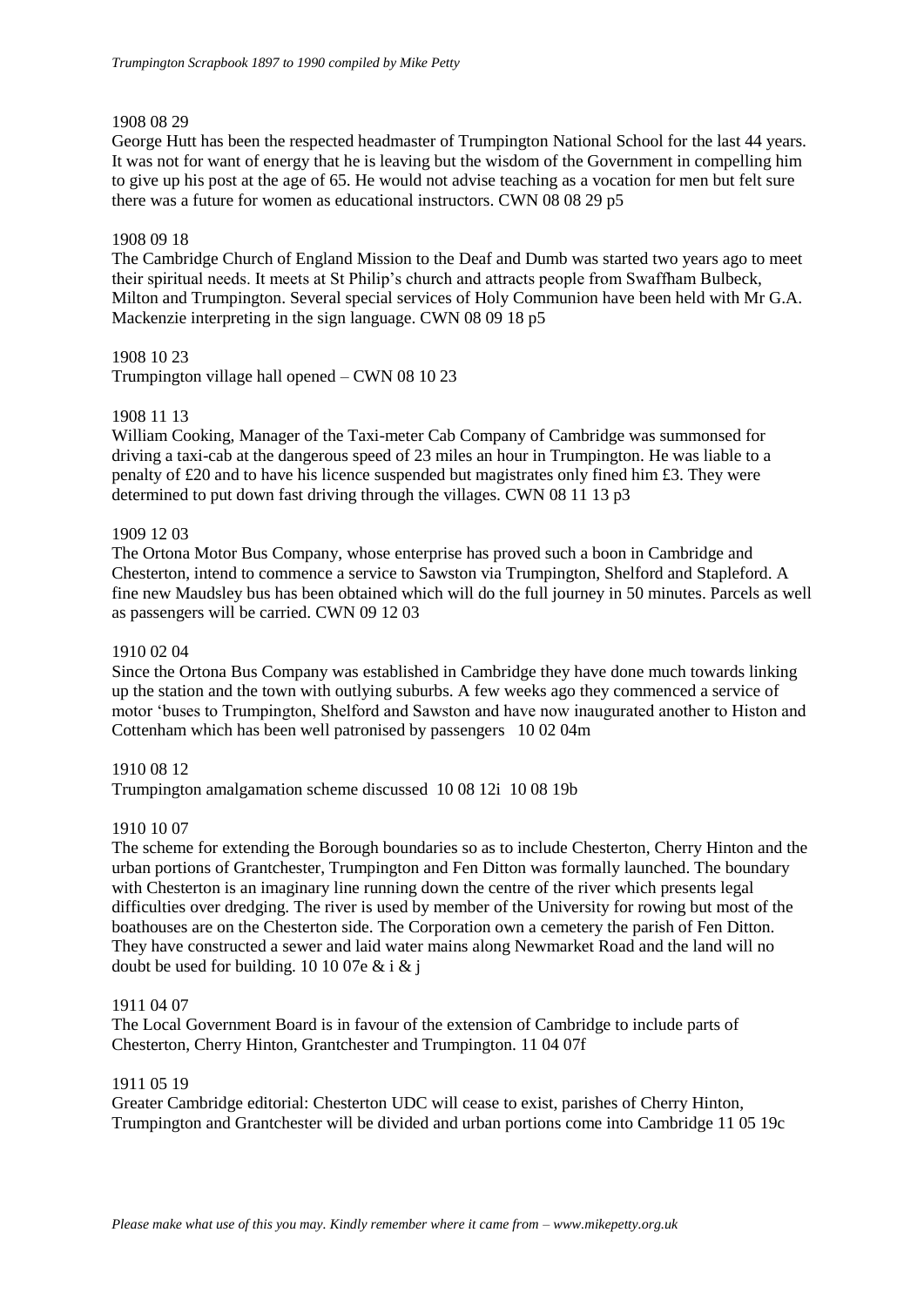## 1912 03 29

Today the population of the Borough of Cambridge is 40.560. On Monday it will be 57,073. The extension of the boundary now brings in Chesterton and the urban portions of Trumpington, Cherry Hinton and Grantchester. These suburbs were inhabited almost entirely by people whose living lay in Cambridge but were separated from it by the River Cam or purely artificial borders. It means that the residents will now be under the care of the Cambridge Town Council. 12 03 29c

## 1912 03 29

Amond Cannell, gamekeeper of Trumpington, told the court he had set three iron rat traps in a field near the road. When he returned next morning they had gone. Det-Serg Marsh went to the Butcher's Arms lodging house and asked two men how they accounted for hawking rat traps on East Road the previous day. They claimed to have bought them from a man near the Catholic Church for threepence. They were sent to gaol for a month. 12 03 29a

## 1912 05 03

Two ancient and honoured families were joined together when Lieut Francis Percy Campbell Pemberton, 2nd Life Guards, only son of the Rev Canon and Mrs Pemberton of Trumpington Hall was married to Miss Winifred Worsley of Hovington Hall, Yorkshire. The wedding was a fashionable and brilliant function. Amongst the presents was a handsome silver tea tray from the 19 servants at Trumpington Hall including Miss Frederica Thomas (30 years in service), Miss Harriet Stalley (19 years), Miss Florence Attlesey, James Dayle (chauffeur), Arthur Haslop (coachman) and Albert Negus (groom) 12 05 03

## 1912 06 28

A crowd of about 10,000 watched Mr H. Ewen, the 'Daily Mail' airman give a flying demonstration from the University O.T.C. parade ground. The Caudron biplane was wheeled out of the enclosure and the engine started up. He ran along the ground for about 150 yards then rose into the air amidst the cheers of the crowd. On reaching a height of 600 feet he flew over Grantchester and Trumpington. The wind was too treacherous for him to attempt any risky manoeuvres but the public were quite satisfied and cheered as he landed. Mr Ewen was called upon for a speech but felt he had given a 20 minutes exhibition and had done his task. 12 06 28e

## 1912 09 13

Manoeuvres – Dash on Grantchester, aircraft crashes, Trumpington Street fighting,

## 1912 12 20

Brooklands Avenue is a private road with a gate at the Trumpington Road end, which is sometimes closed, though one footpath, it is claimed, is a public path. Part of the road is invariably in a disgraceful state of repair and during bad weather is little better than a quagmire with mud up to one's ankles. Yet if a cyclist, to avoid the ruts and filth, takes to the public footpath he is liable to be pounced upon by a policeman. The road connects up Trumpington and Cherry Hinton, important parts of the extended Borough, and should be taken over by the Corporation. 12 12 20c

## 1913 05 09

An undergraduate motorist was charged with driving to the danger of the public. Supt Webb was cycling along Harston Road, Trumpington when he saw a motor car driven more furiously than he had ever seen before. The speed would be at the very least forty miles an hour. It created a great deal of dust and it was impossible to see who was driving, but he took the number. When tracked down the defendant said "I don't like these summonses, Robert. They take such a lot of money to meet. If they fine me, I shall make the other three chaps who were with me help to pay for the fine". He then asked "Robert" to have a drink, which he refused. The lad had two previous convictions and was fined  $\text{\pounds}10$ 13 05 09 p03

1913 07 04 Trumpington feast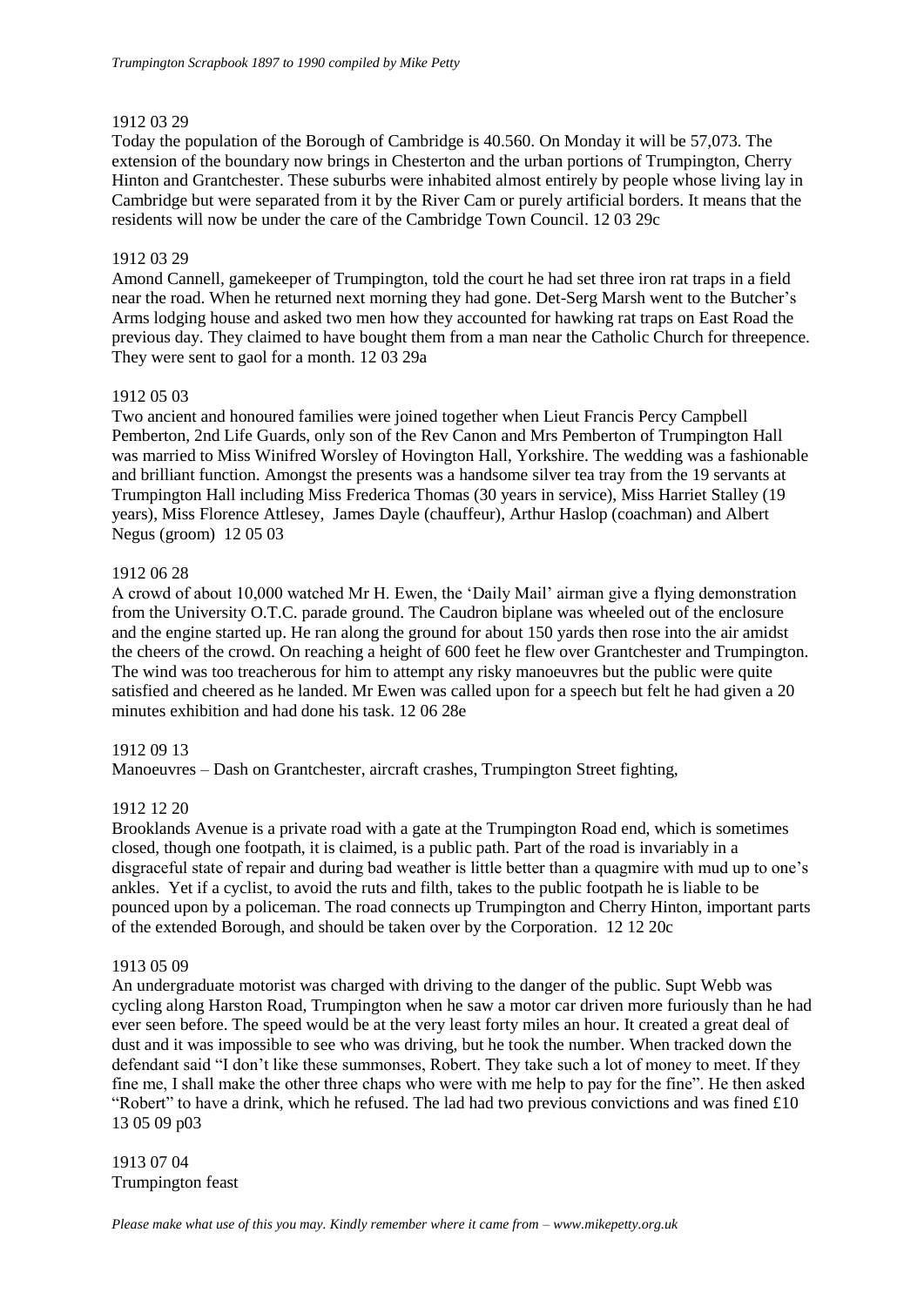## 1914 08 28

Cambridge people are adding to the comfort of the soldiers encamped here. A refreshment tent has been set up for the artillerymen on the Polo Ground at Trumpington with another on Mr Matthew's meadow, Cherry Hinton Road. The Church Institute allows soldiers the use of their billiard table. There is a reading room in the Newnham School for the camp on Lammas Ground and a games room at the Prospect Church in Eden Street with writing material and picture postcards. Many socks for soldiers are being taken to the small striped tent on Midsummer Common and shirts would also be appreciated

## 1914 10 02

Trumpington Drift to be widened and strengthened for military purposes and will be known as Queen Edith's Way

## 1914 10 09

Military roads - Stretham to Soham, one of four to allow different armies to move from west to east at same time without going through Cambridge. The first from Potton though Harston to Whittlesford and Pampisford and on to London Road near Hildersham. Sinuous road through Grantchester and Trumpington on to Cherry Hinton and Fulbourn and away on the Newmarket Road. Another down Huntingdon Road, across Midsummer Common and along Newmarket Road. Huntingdon, Wilburton & Stretham where new road would start. Newmarket RDC to make and improve road from Cam through Wicken. At one point there was a green track where the whole of the road would be constructed. At Wicken there was another piece of road about eight feet wide where flint would need to be pressed in. Through Wicken the road was a good second class decent road.

#### 1914 10 30

First Cambs. Officer to Fall. Deep regret has been caused throughout Cambridgeshire by the official news that Captain Francis Percy Campbell Pemberton, of the 2nd Life Guards, of Trumpington Hall, was killed in action near Roulers on Monday, October 19. The news was conveyed to members of the deceased officer's family on Friday evening. His Majesty the King, who is Colonel-in-Chief of the Regiment, and Her Majesty the Queen have telegraphed their deep sympathy to Canon and Mrs. Pemberton. Captain Pemberton, who was 29 years of age, was educated at Trinity College, Cambridge. He entered the Army in 1907, and received a captaincy in August last. In May, 1912, he was seconded from his regiment (the 2nd Life Guards) to take up duties of cavalry instructor to the Oxford and Cambridge Officers' Training Corps. The appointment would have expired next March, but on the declaration of war he was recalled to his regiment. Capt. Pemberton was extremely popular and at both Oxford and Cambridge had a large circle of friends. Widespread sympathy is felt for the Canon, Mrs. Pemberton, Miss Pemberton and the widow in their great loss. The news was received with, the deepest regret in Trumpington, where Capt. Pemberton was much beloved. He was a fine all-round sportsman, a splendid cricketer, a keen huntsman and an extraordinarily good shot. He was a member of the County Cricket Club, and Vice-President and member of the Trumpington Cricket Club. Shortly before the declaration of war he played for the Village cricket club in their county cuptie against New Chesterton Institute. He had a great natural gift for music. Capt. Pemberton is the first Trumpington man who has fallen in the war. He is also the first Cambridgeshire officer who has died for his country in this great struggle. The Trumpington estate has been in the Pemberton family since 1675, when it was bought by Francis Pemberton, who became Chief Justice of England and presided at the state trial of Lord Russell. From Francis Pemberton the Trumpington estate has come down in direct line to Captain Pemberton's mother.

## 1914 11 06

Memorial Service. How widespread is the sympathy extended to Canon and Mrs. Pemberton, of Trumpington Hall, in the loss of their only son, Capt. P. F. C. Pemberton, 2nd Life Guards, who was killed in action near Roulers on October 19, and with the gallant officer's widow, was manifest on Wednesday, when a large congregation, representative of Town, University and County, attended a memorial service held in the church of St. Mary and St. Michael, Trumpington. The service was a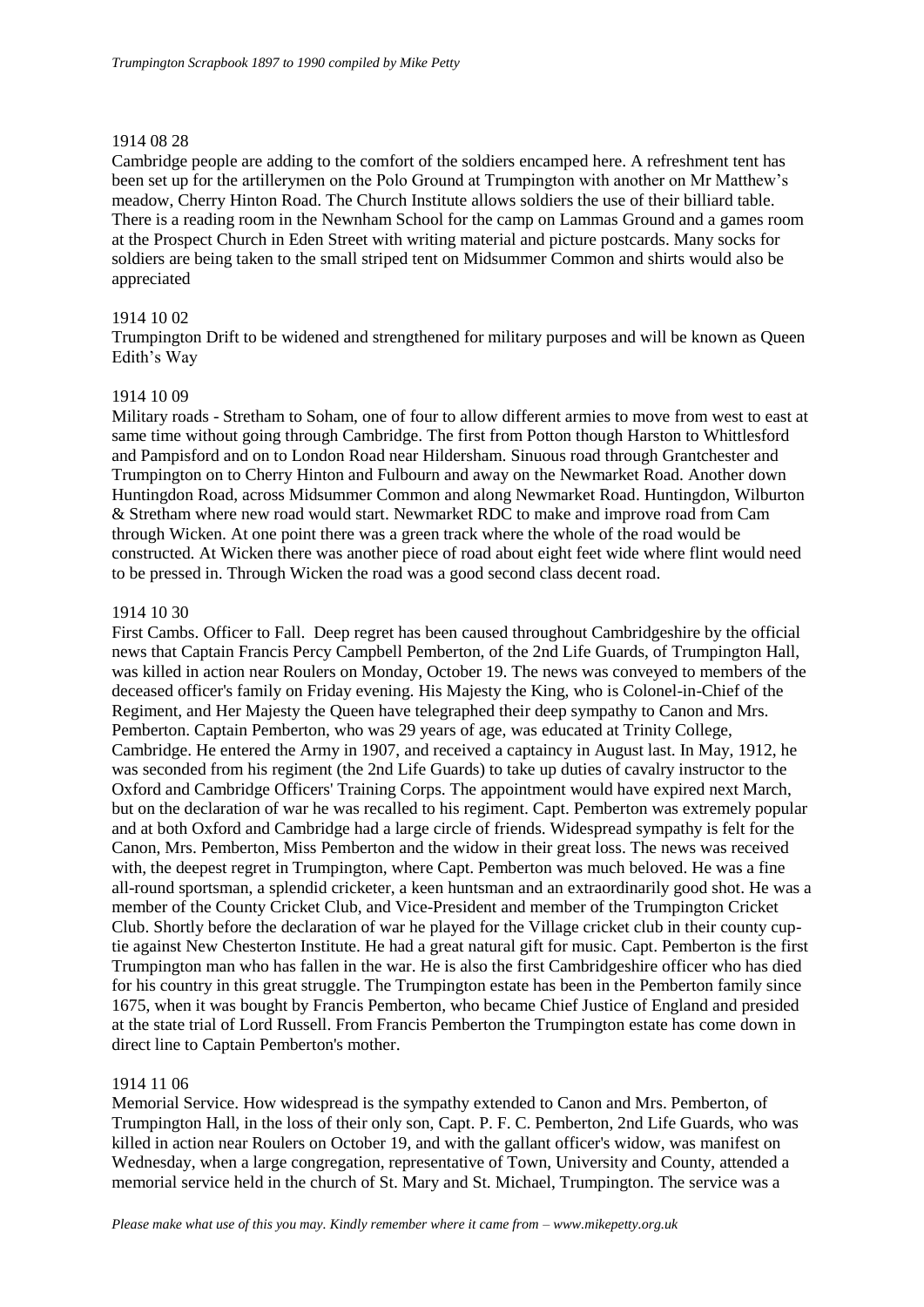most impressive one, and will never be forgotten by those present. The chancel of the church was adorned with white chrysanthemums and ferns, whilst a cross of similar Mowers, which hung from the chancel rails, bore the inscription: "With most loving sympathy."

## 1914 11 06

The whole of the village of Trumpington was in mourning for Captain Francis Percy Campbell Pemberton of the 2nd Life Guards who was killed in action on October 19th.

## 1914 11 27

No Politics. Politics being tabooed for the season (or while the war lasts) the Unionist Committees of the two villages, Grantchester and Trumpington, met in friendly rivalry at cards recently. Playing at Grantchester, Trumpington won by one game, 15 to 14. The return match will be played shortly at Trumpington. 14 11 27

## 1914 12 25

The Red Lion public house at Trumpington was completely gutted but the landlord and his family escaped out of the bedroom window. Flames burst through every window and the inside was completely burnt out but the roof was hardly damaged. Very little commotion was caused in the village and people living in a cottage opposite were not aware of the fire until the following morning. The contents were completely destroyed, including £50 in notes of Slate Club money. But gold and silver were recovered from the ruins

1915 09 03 Trumpington roll of honour board unveiled at church

1915 09 17 Photos soldiers kia: Capt Seaton, Pte Everitt of Exning, Haslop of Trumpington

1915 11 10 Trumpington VTC – photo – 15 11 10d

1915 11 17 Trumpington VTC on duty guarding railway bridge – photo -15 11 17b

1916 02 23 Thomas Percy Pemberton, canon, Trumpington Hall – profile – 16 02 23b

1916 06 14

Trumpington Man as Mayor. Mr. Charles Harradine, principal verger and sub-sacrist of Lichfleld Cathedral, has accepted the unanimous invitation of the Lichfield City Council to become Mayor in succession to the late Aid. J. T. Raby, whose death took place suddenly last week. Coun. Harradine who is a native of Trumpington, filled the office of Sheriff of Lichfield in 1904 and 1905, his colleague as Mayor being Ald. D. Harrison, Vicar Choral of Lichfield Cathedral. 16 06 14

## 1916 08 02

VTC leave from Market for march to Trumpington – photo – 16 08 02a

1916 09 20

Heroes: photos – Banyard, Anable, Gifford, Robert Wilson of Trumpington, Few, Porter, Nunn, King

1917 05 30 Capt Hugh Chaplin buried with military honours, Trumpington – photo – 17 05 30e

1918 03 20

Trumpington unveil third Roll of Honour board – 18 03 20b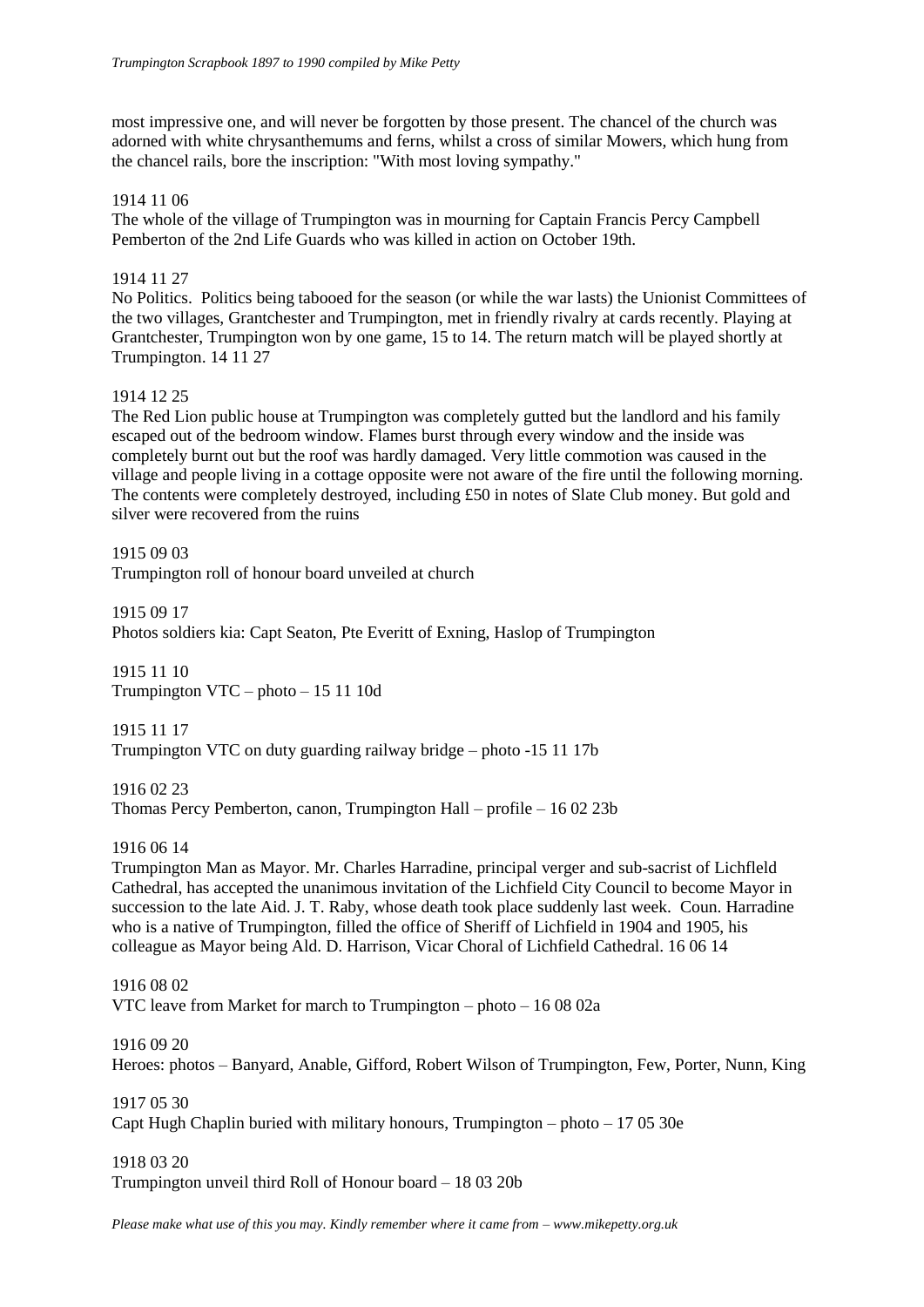1918 06 05 Accident at Trumpington coprolite works – 18 06 05a

1919 08 06 Aerial photo over Trumpington – 19 08 06g

## 1918 10 29

Munitions Ministry robbed. Wholesale thefts of Government property were described at the Shire Hall, Cambridge, on Saturday morning, when four prisoners were charged with stealing bedding, bedsteads, and various other articles the property of the Ministry of Munitions. In the corridors outside the County Divisional Police Court were heaps of blankets, sheets, pillows, bed ticks and iron bedsteads, and inside the court was another miscellaneous collection of articles, which were exhibits in the case. The bulk of the property was stolen from the Coprolite 'Works at Trumpington, but a number of the articles had been removed from, the munitions works at Gretna Green, and conveyed by the prisoners to Trumpington. The thefts were admitted and three of the prisoners were sent to gaol. The fourth offender—a lad of 15—was bound over.

## 1919 12 10

Hounds meet again. - After a lapse of six years, the Cambridgeshire Hounds met at Anstey Hall, Trumpington, the residence of Mr. G. R. C. Foster, last week. There was a good muster. 19 12 10

## 1920 07 03

Battle of bottles between two whelk merchants at Trumpington feast

## 1920 03 10

Royal Show. It is pleasing to notice the enthusiastic manner in which the Mayor (Councillor G. P Hawkins), supported by an active sub-committee of the Borough Council, and other co-opted members are proceeding with the preliminary arrangements for the Cambridge "Royal" show. It has been decided that the Eastern Counties Farmers' Association Ltd., and Messrs. Gautrey and Sons (Cottenham) should supply the grass seed mixtures which it is necessary to sow on about 103 acres of the Trinity College Farm, situate between the line on the London and North Western Railway and Trumpington Road. The Committee desire to acknowledge the generosity of .the Master, Fellows and Scholars of Trinity College in providing such an excellent site for the show, and to express their appreciation of the personal efforts of their agents (Messrs. Bidwell and Sons) and the tenants Messrs. Arnold Bros, and Mr. G. Duke to facilitate the work of the sub-committee in sowing the grass seeds, and carrying out the necessary preliminary arrangements to meet the requirements of the Royal Agricultural Society, The Hon. Treasurers report that in response to the first appeal for contributions to the Local Fund, the sum of £900 has been promised.

## 1921 02 02

Death Canon T.P. Pemberton, Trumpington Hall – 21 02 02

## 1921 08 31 Trumpington old wayside cross discovery – 21 08 31c

1921 11 30 Steam wagon driver scalded at Trumpington – 21 11 30g

## 1921 11 14

Trumpington wayside memorial unveiled – 21 11 14b, 21 11 21a

## 1922 06 28

The great week to which we have all looked forward so eagerly and for which such extensive preparations have been made, will shortly be upon us. The Royal Show promises to be one of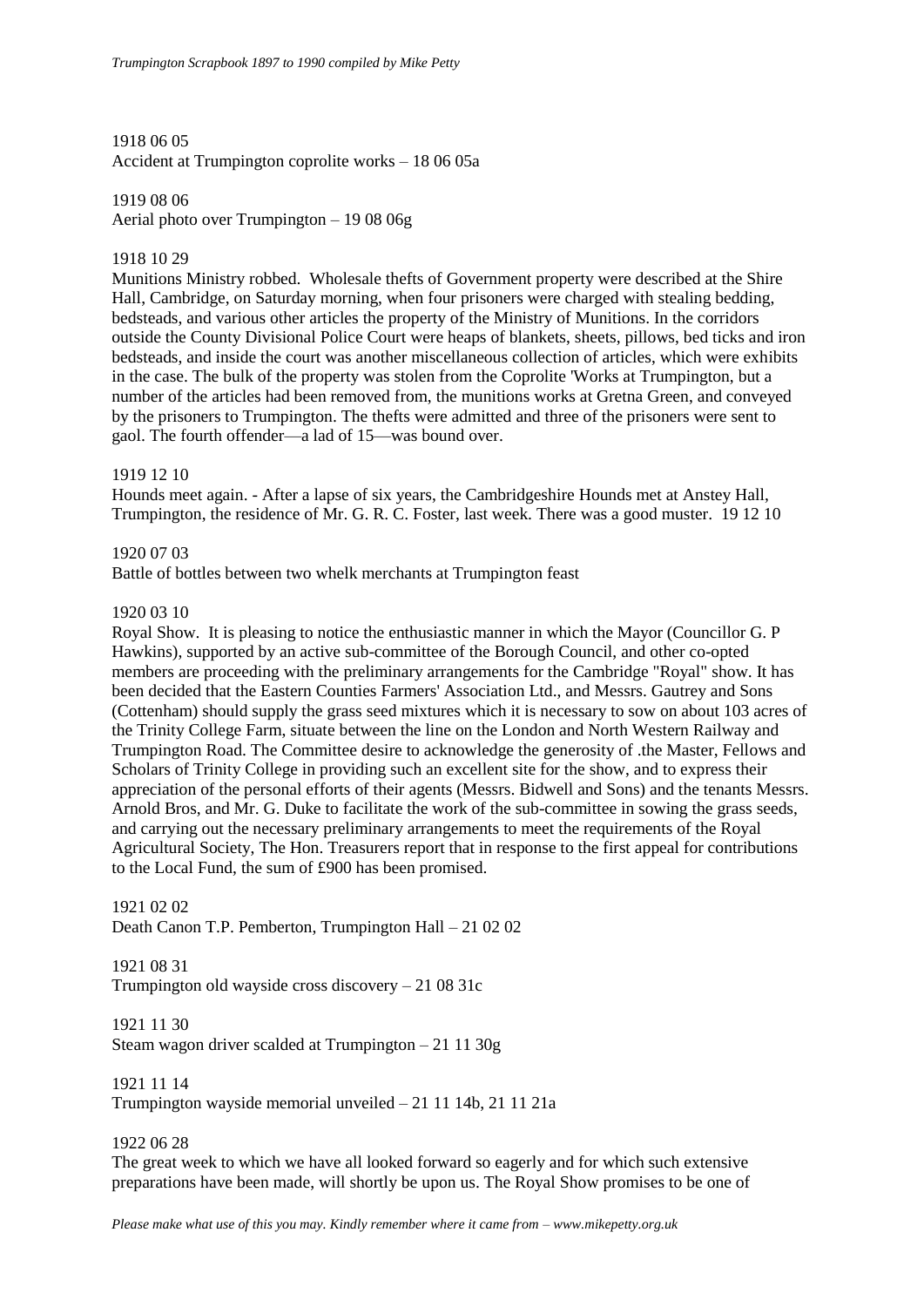outstanding importance. This will be the third visit of the Show to Cambridge. It is probably true to say that in no other country in the world is there to be found a show of anything like the same magnitude as that which will be seen on the Trumpington-road ground.

## 1922 07 03

A glance at the huge entries in all sections of the Royal Show will give one some idea of the heavy burden imposed on the Railway Company, and the colossal task of arranging for the distribution of traffic. The G.E.R. has built unloading docks situated at the Trumpington signal-box on the Longroad, Cambridge, where there is also another entrance to the Show ground. The work of unloading machinery and materials has been in progress since May 25th and considerably more than 2,000 tons will have been handled before the closing date for delivery. The intensive period will be when the livestock are received. About sixty special trains have been booked to arrive commencing at 3.40am on Saturday morning.

## 1922 07 07

The great agricultural city on the Trumpington-road (the Royal Show) is in full blast today - in more senses than one. A stiff south-westerly gale had been sweeping over the show ground for the greater part of last night and it continued with unbated strength during the day. The tents and shedding for the most part withstood the gale remarkably well but a dozen of the larger structure were blown down wholly or in part and the Mayor's tent was levelled to the ground. In the latter a man was sleeping but escaped unhurt, although the circumstances gave rise to an erroneous rumour that a man had been killed

## 1923 10 15

Major Stanley raised the question of motor cyclists. A good many ladies and gentlemen didn't realise they ought to have a proper silencer. He did not think that 10 per cent of the people had one. There was one "fiend" who went through Trumpington about 11 o'clock at night and made enough noise to rouse the dead. Dr Ellis agreed and said that in his village the speed was something terrific. They went through at 60 miles an hour and seemed to be proud of it. The chief constable said he thought he knew who the offenders were

## 1924 04 13c

As climax to many months efforts on the part of those concerned, the stone-laying ceremony of the Trumpington Free Church Sunday school new building took place. The outside world might not look upon it as a very big thing, that somewhere in a little village in England it had been found necessary to enlarge Sunday school, but they in Trumpington knew that it meant that the Kingdom of Jesus Christ was not falling and, if in spite of all obstacles, it had triumphed there, there was the promise that oneday it would triumph everywhere.

## 1924 05 21c

An unusual accident occurred at Trumpington when a student of St John's College was returning from London in De Dion Bouton two seater car. On coming round the bend on the main road the car ran into a house with devastating results. Bricks were scattered right across the road and a gaping hole in the wall was so big that it is surprising that the whole front of the house did not collapse. Fortunately no one was in the house and the front room was empty of furniture as the tenant had packed preparatory to leaving.

## 1925 02 16

The Community Council heard that village halls were of many different types. Some had been designed as assembly rooms only, as at Whittlesford; some were only suitable for social club purposes, as at Borough Green; some attempted to serve both these purposes by dividing the main space with temporary partitions, such as Bourn; others contained both an assembly hall and club room sunder the same roof, as at Trumpington. The provision of a village hall did not mean that the social life of the village was satisfactory.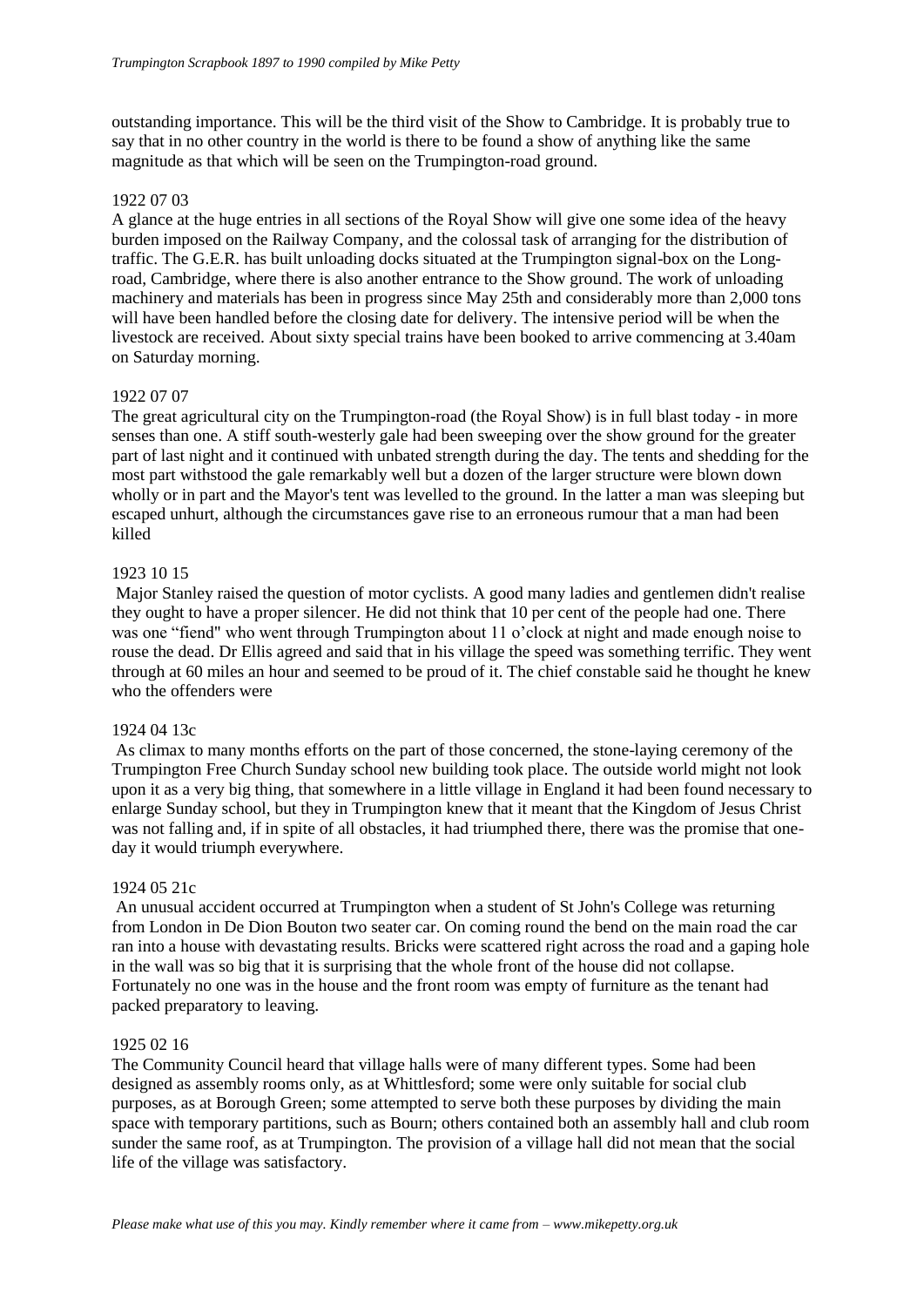## 1928 07 31

Ely readers will learn with regret of the death of Mrs Elizabeth Cross, widow of the late Mr F.T. Cross of Forehill. She was born at Little Downham but for over 40 years had carried on the confectionery and bakery business at Ye Olde Tea Rooms, Ely and also at the Pem Café, Trumpington Street, Cambridge during the last two years. Of a kindly disposition she will be missed for her generosity to the aged residents of the almshouses who for many years have received a large hamper of delicacies at Christmas. She leaves at son, Mr Vernon Cross, and a daughter.

## 1930 01 13

Cambridge experienced the full force of the gales. Broken fragments of tiles and chimney pots told their own tale including the house of Mr David Crown, the builder, which had a large hole in the roof. Many trees were blown down along the Backs of the Colleges; two on the corner of Queens' Green were both snapped off by the violence of the winds, another fell across the road opposite St John's College and several giant elms were snapped off like matchwood. A large tree fell across the road at Trumpington and a motor cyclist collided with it, without injury. A poplar on the edge of Snob's Stream, Sheeps Green fell carrying with it a large number of telegraph wires.

## 1930 07 21

Cambridge planners say that Huntingdon and Barton Road are already practically fully developed on both sides, similar building is taking place along Trumpington Road & housing in Madingley Road will increase now the sewers are laid. There will probably be spur roads which will have no regard to the traffic needs of the area as a whole and the result will be a hotch-potch similar to that before the days of town planning. Soon there will be no possibility getting a cross-road between Huntingdon Road and Trumpington without the demolition of buildings or serious interference with the landowners. 30 07 21a-c

## 1930 07 25

The controversy over the University Farm on Huntingdon Road was resolved when Cambridge councillors rejected proposals for a road across the land. It had never been a ring road, only a road to be planned in the event of traffic conditions demanding it. It was altogether wrong to put an arterial road in the middle of a rural area which they desired to preserve and which they hoped would never be required. They should ensure that Grantchester and Coton were not swallowed up by Cambridge in the way that Trumpington and Girton were. 30 07 25a-c

## 1931 01 16

Miss Kitty Willers of Trumpington is a member of the Ladies' Guild of Change Ringers and is one of the very few women who regularly ring church bells. She has rung in over 200 towers in 14 different countries, once cycling 55 miles each way. On Saturday she biked 65 miles – partly in the rain - to attend the opening ceremony of the bells at St Mary's church, Bocking by the Bishop of Chelmsford. Elijah Lawrence learned the trade of blacksmith under his elder brother, James Lawrence of Harston and took over the smithy at Trumpington where he worked for nearly 50 years. He was a keen and competent tradesman, shoeing a considerable number of horses before advancing years caused him to transfer the business to his son-in-law. He had grown more feeble but a fortnight previously was driving himself in his pony-cart. 31 01 16d

## 1931 07 24

A unique performance has been accomplished by Jack Overhill of Trumpington who, although only three years of age, has mastered the art of swimming. The tiny record breaker is also the youngest member of the Cambridge Amateur Swimming Club. He has been a real 'water baby' since his first introduction to the river at the age of one year and nine months. Since May he has been in the river twice daily, even during cold spells. 31 07 24a

## 1931 10 16

An Inquiry opened into plans to expand Cambridge's boundaries. It was the centre for education, shopping and amusement for adjacent villages where people were still dependent on cesspools: these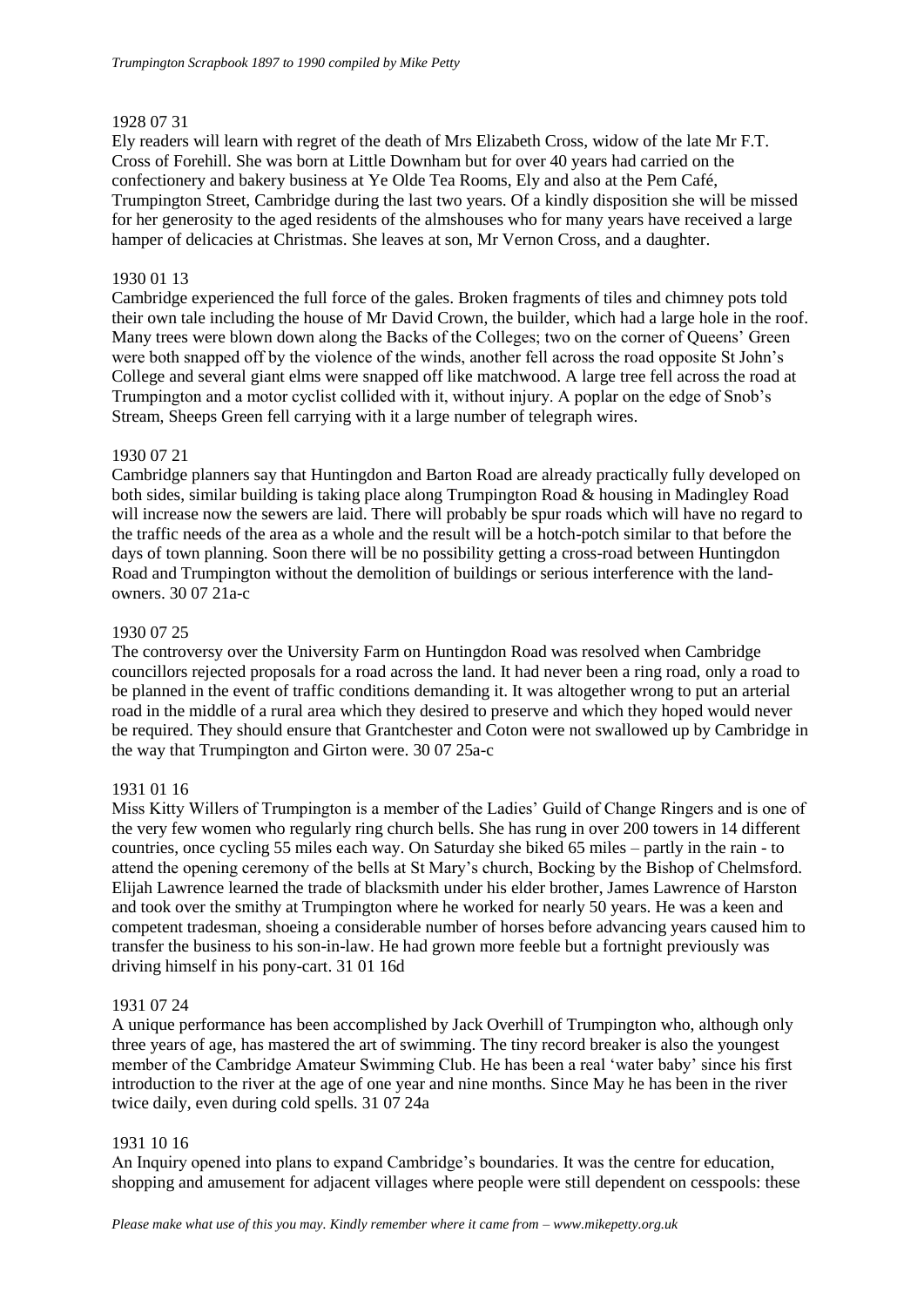would be provided with a sewerage system. Less than 500 acres were available for building because of the attitude of certain colleges, but it was undesirable that Cambridge should be filled up as if it were a manufacturing town. Most of the new houses in Shelford and Trumpington were of the working-class type. 31 10 16d

## 1934 04 03

The Mayor and councillors performed the ceremony of 'beating the bounds' to mark the addition of additional areas to the Borough. They began at the east end of the cemetery grounds on Newmarket Road then toured Cherry Hinton before moving on to Trumpington where the new boundary begins on the town side of Long Road. Here the Mayor cut a light-blue silk ribbon before formally stepping into the new territory. Then after visiting the boundary a quarter of a mile beyond the L.M.S. railway bridge on the Shelford Road they were entertained to tea. 34 04 03

## 1934 04 12

One of the first results of Cambridge borough expansion has been the taking over of the lending libraries in Trumpington and Cherry Hinton and these new branches were opened by the Mayor. He was sure the new libraries would be well looked after. Both are established in the parish schools and contain 400 modern novels and 100 popular non-fiction works. Approximately 100 volumes will be exchanged monthly with books from the Central Library. 34 04 12

## 1934 05 14

Trumpington motor trap – 34 05 14

## 1934 08 28

The opening of the new exchange at Trumpington is the first step towards the great change-over to automatic telephones. Engineers dashed to remove the wooden plugs which set the system working and waited for the first call. Soon a line crackled and a bulb lit up. But it was a false alarm. The second caller had forgotten the changeover and, not getting a verbal answer, hung up. Twice more this happened but after eleven minutes a call came through from the Trumpington A.A. box and the new apparatus was officially launched. 34 08 28

## 1934 10 12

Trumpington churchyard had been in a deplorable condition: 17 loads of rubbish had been removed and they had burnt shrubs, bushes and ivy for four days. After clearing they had left the land fallow until the autumn when grass was set. The new churchyard was not in quite so bad a state: Ted Peters spent two days a week there and had made a transformation, a public meeting was told. 34 10 12

## 1935 01 12

We felt customers would like to know something about our dairy. Our cows graze on our fields at Chesterton, Trumpington, Cherry Hinton and Shelford Bottom, the finest pasture in the county. They are thoroughly groomed and their udders washed before being milked using electrical apparatus at our Abbey Street premises. The milk is cooled and bottled without being touched by hand, then kept in a cold storage chamber before delivery. The cream is separated daily. We guarantee early delivery twice daily to all parts of town. Arnold Brothers (established over 75 years), Abbey Street, Cambridge –advertisement. 35 01 12a & b

## 1935 06 26

The proposed Cambridge town planning scheme envisages a ring road to encircle the whole town with the construction of by-pass roads and the improvement of dangerous junctions. The level crossings on the Milton and Cherry Hinton roads will be replaced with bridges. An area of 190 acres on Milton Road opposite the sewage farm acres is reserved for a municipal aerodrome with a municipal golf course off Trumpington Road 35 06 26a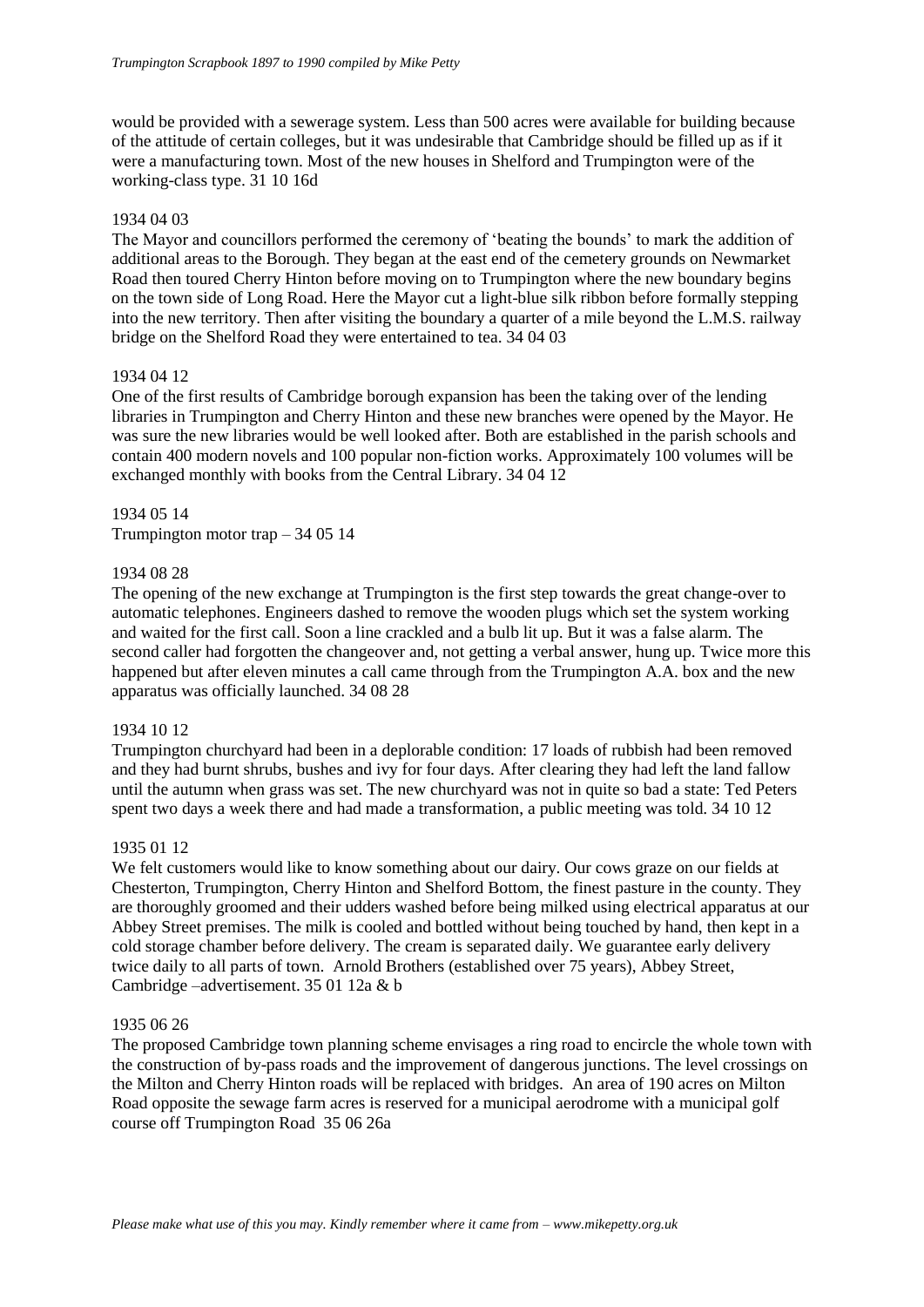## 1935 07 05

The tenant of the Red Lion at Trumpington had been there since 1916. If the licence was taken away he would be deprived of his livelihood & the Red Lion Self-Help Club would be broken up, magistrates heard. There were 34 allotment holders on ground belonging to the pub and half the allotment land in the village had already been lost on account of building. It was an old-fashioned house, very quiet and homely and the Feast was held in a field at the rear. They served teas to anybody who asked for them, but not much beer. The licence was renewed 35 07 05b

## 1935 08 12

Houses were threatened when a line of flame swept three-quarters of a mile of land from Trumpington to Hills Road. In Long Road helpers beat desperately at the flames to prevent them spreading along the hedges to the gardens of near-by houses whose residents used garden hoses to dampen them down Dozens of rabbits raced wildly over the charred ground and a leveret was turned into a living mass of flame. The verge caught alight, clouds of white smoke making it impossible for passing traffic to pass at more than a crawl. Vehicles were diverted via Cherry Hinton and all available police were mobilised to control the traffic and help fight the fire 35 08 12

## 1935 10 14

The electric light which has been installed in Trumpington church was designed by Professor Richardson and the old wrought iron gas standards and brackets have been used as far as possible. In addition there are six pendants in the west bays of the church which give the effect of flood-lighting without its disadvantages and do not break the lines of the graceful pillars. Most of the work has been done locally and E.W. Haynes was praised for wiring without cutting into the stonework. The cost of £89 has been raised by parishioners. 35 10 14b

## 1935 11 14

In view of the apparent apathy it is surprising that the number of electors who voted was so high. The excitement, so far as there was any, was greatest in the outlying districts. Residents in the newlyadded areas such as Trumpington and Cherry Hinton had the curious experience of living in the Borough and voting (for Parliamentary elections) in the County. So did residents on the Hurst Park Estate which used to fall within the Impington parish boundary. At Brunswick Council Schools a blind man arrived. The inner room was cleared except for the presiding officer who told him the names of the candidates and then made a cross at the voter's selection. 35 11 14

## 1936 11 14

Trumpington petition for faculty to have plain marble kerb to enclose grave  $-361114$ 

## 1936 11 14

Trumpington 'The Volunteer' inn sign exhibited in London – 36 11 14b

## 1937 07 16

Trumpington consisted largely of houses strung out along the main road but new plans for development on land owned by the Pemberton trustees would create a self-contained colony with a recreation ground surrounded by 280 houses. It would allow the village to develop a character rather than being a string of houses, an Inquiry was told. The Council would also like to borrow £13,300 to purchase part of the Cherry Hinton Hall Estate for public walks and pleasure grounds. The Hall might become a headquarters for the propagation of plants. This was likely to be a centre of considerable building development and it would be right to secure such open space 37 07 16

## 1937 07 16

Workmen excavating for a sewer at Bishop's Road, Trumpington, found a skeleton about two feet six inches below the surface. A number of Roman coins were found in the vicinity some years ago and the skeleton may be of similar date. The bones were in a crumbling condition but the teeth in the jaw were practically perfect. The remains have been handed to the Cambridge Coroner's officer 37 07 16d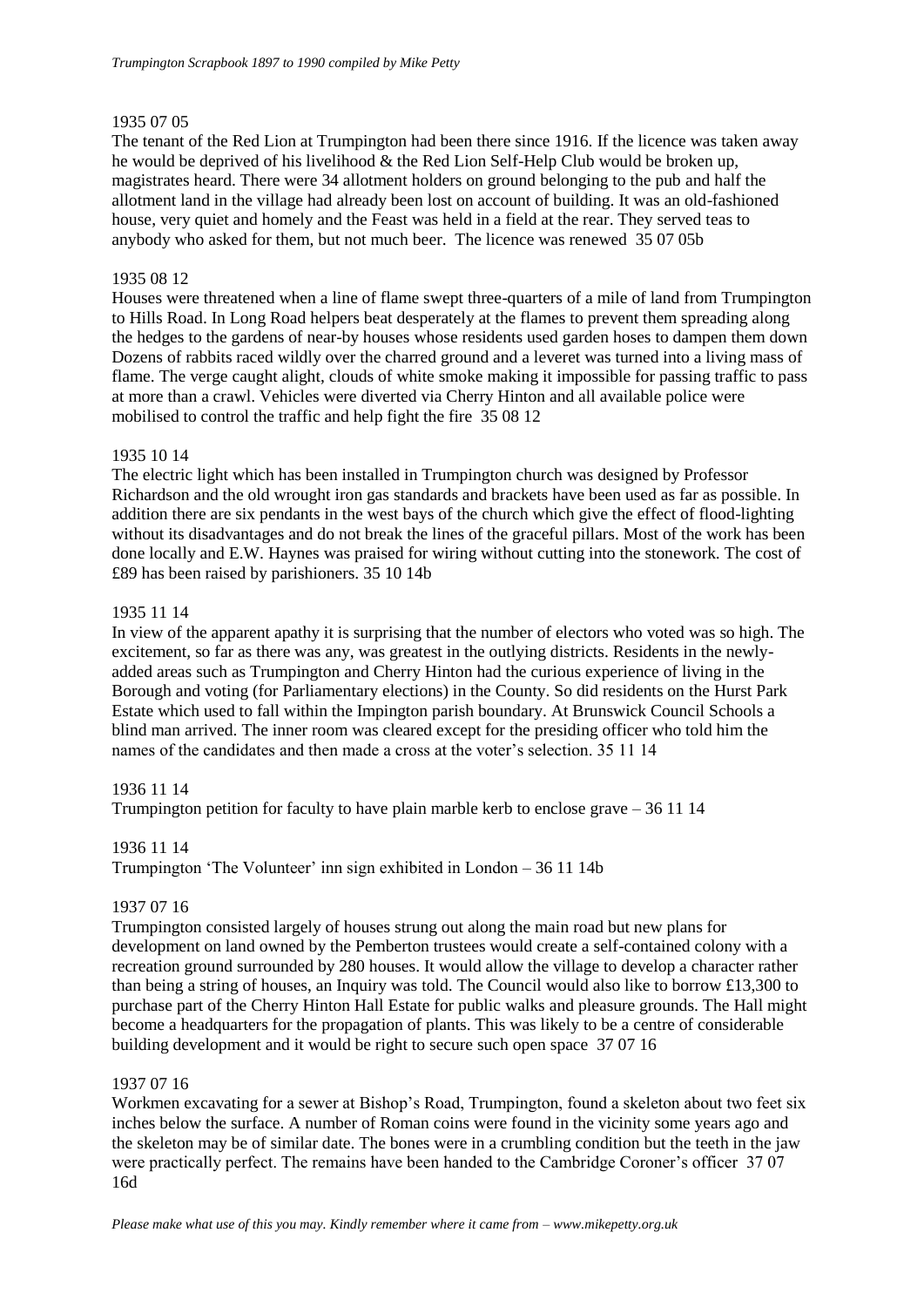## 1937 08 20

Sir – way back in the 1890s I booked a seat with the Sawston carrier. The morning broke with a grey sky. I remember his suspicious look until I paid him the ninepence fare and threepence extra providing there was no 'scorching'. I also recollect his need of a shave. We made Stapleford in the first three hours, on to Shelford and rounded the Stone Bridge, Trumpington about noon, to schedule. But then the offside-wheel came off. I alighted at Market Hill, walked down Petty Cury and boarded a horse tram. Then from the delightful rhythm and sway of that luxuriously-upholstered vehicle I drank in the scenery of the skyscraper buildings in Regent Street before returning home – 'Blisters' 37 08 20

## 1938 01 29

Henry Brunning of Great Shelford was a blacksmith for 55 years being kicked by horses many times. He did an apprenticeship at Barrington, then joined Alec Redhouse's firm of engineers and general smiths at Balsham. He later worked at forges at Linton, Shelford and Stapleford. He remembers when all travelling had to be done by walking or carrier carts and there were more penny-farthing cycles than anything else. During the Great War he worked in a munitions factory at Trumpington. He treasures a box of six spoons sent by his daughter who served in France as a nurse; each carries the name of a battlefield on which she'd served. 38 01 29

## 1938 10 25

For over ten years the road fork near Trumpington A.A. box has been free from serious accident. But after the introduction of a system of experimental traffic islands there was a collision between a lorry and a van. Another slight accident also occurred earlier. 38 10 25

## 1939 03 07

Cambridge & District Town Planning scheme inquiry heard that Grantchester Meadows, a large area of land between Cambridge and Coton, the University Farm and land at the Gog Magog Hills had been safeguarded. An area of 160 acres near Trumpington should be reserved for a municipal golf course. But at Rectory Farm, Milton the field the Corporation wanted to take was the only old pasture on the farm and the tenant had 21 cows and a bull. If he had to give it up it would take 10 years before the grass would be useful for milking purposes 39 03 07a

## 1939 08 21

Lightning strikes Trumpington general store, houses at Huntingdon – 39 08 21a

## 1939 11 29

Some classrooms in Trumpington and St Paul's schools were 'dark pits' because of first-aid depots being placed in schools. There was a great danger of sandbags making the rooms damp and as classrooms were being used for people to sleep in all night it was difficult to get them aired, councillors were told. It was also alarming to see enormous laundry vans standing in narrow playgrounds which have to be manoeuvred when the children were about. But at Cherry Hinton there was nowhere else they could go. However three halls there were being used by children now. If they were not fit for first-aid posts, they were not fit to teach children in, Mrs Rackham said. 39 11 29c

## 1940 08 23

Golden Wedding. — Messages of congratulation from all parts of the world were received on Monday by the Rt. Rev. J. A. and Mrs. Kempthorne, of Maris House, Trumpington, on the occasion of their golden wedding. The first one they opened came from the Archbishop of Canterbury. Dr. Kempthorne and his wife, who is the daughter of the late Master of Christ's College, Mr. Peel, were married in the college chapel on August 19, 1890. Dr. Kempthorne has held appointments in many parts of the country, including Hull, when he was Assistant Bishop to the present Archbishop of Canterbury, who was then Archbishop of York. In addition, he was Bishop of Lichfield for 23 years, retiring three years ago. On his retirement. Dr. Kempthorne and his wife made a trip round the world, and then settled down in Trumpington. Though he is 76 (his wife is three years younger), Dr. Kempthorne still travels about frequently, preaching in various places. 40 08 23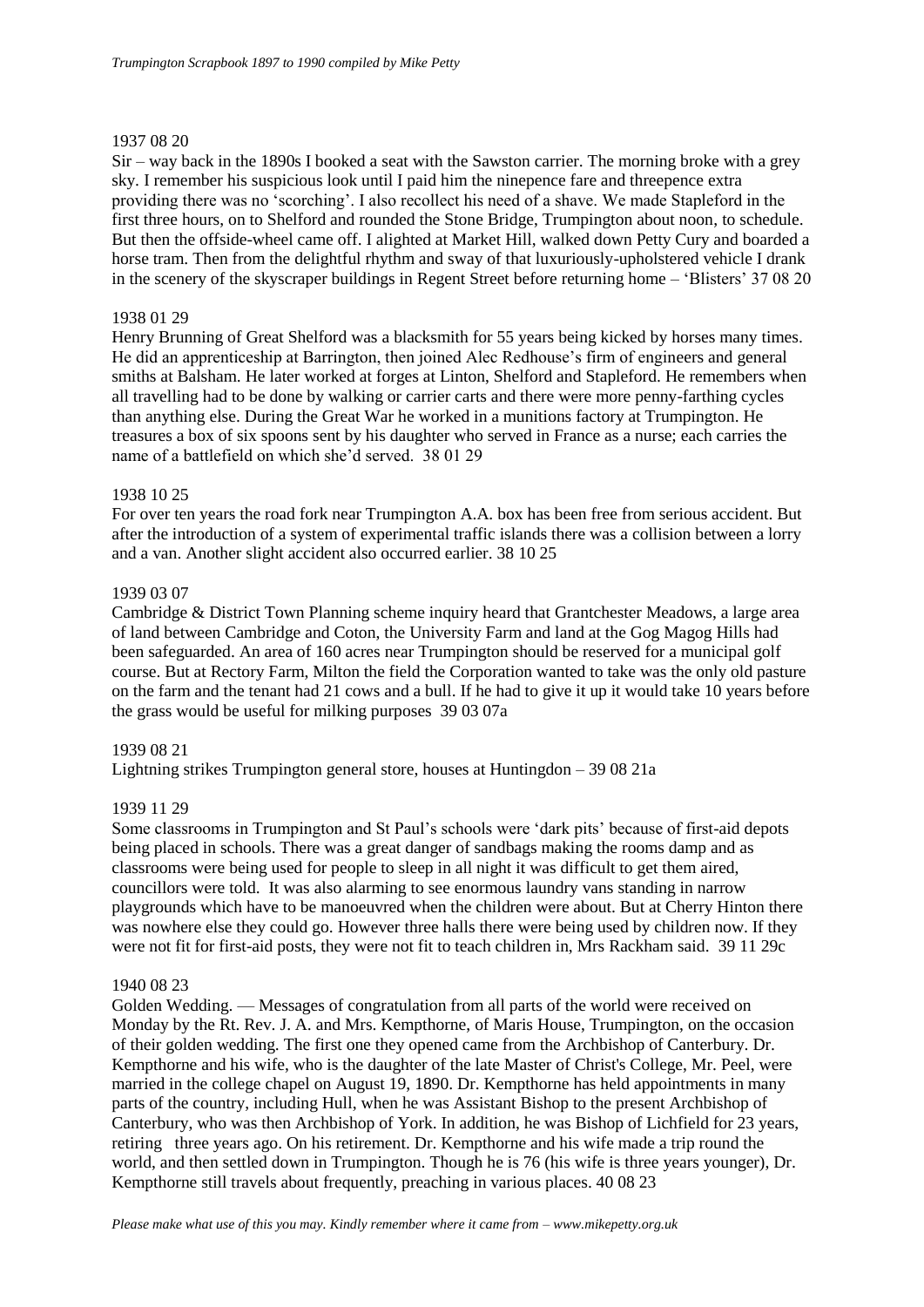## 1940 10 02

Tramp knocked down by car during blackout in Trumpington High Street – 40 10 02c

## 1940 12 06

47 Years a Solicitor. — We regret to announce the death of Mr. S. J. Miller, which occurred at his home, "Gilmerton," Trumpington, on Tuesday, Mr. Miller, who was 70 years of age, was a Cambridge man, educated at the Perse School, and University School, Hastings. He had been practising law in Cambridge since 1893. During the last war he was national service representative for Cambridge, and was for 15 years secretary of the Cambridge Conservative Club. Mr. Miller, who was -married in London 42 years ago, leaves a widow and a married son and daughter. 40 12 06

## 1940 12 23

Trumpington first-aid post opened – 40 12 23a

## 1941 04 25

Interesting Trumpington Wedding. The wedding took place quietly at Trumpington Church on Saturday of Francis Wingate William Pemberton, elder son of Mr. and Mrs. W. W. Pemberton, of Trumpington Hall, and Diana Patricia Woods, daughter of Dr. and Mrs. Salisbury Woods, of St. John's House, Grange Road. The ceremony was conducted by the Rev. A.B. Wright (Vicar of Trumpington) and the Rev. C. C. H James, late vicar of St. Giles'. Dr. H.S. Middleton (Trinity College) was at the organ, and the Trumpington choir led the singing. The bride was given away by her father. 41 04 25

## 1942 04 03

New High Sheriff. The new High Sheriff for Cambridgeshire for 1942, appointed by the King in Council, is Mr. Roger H. Parker, M.A., M.C., of Thorneycreek, Herschel Road, Cambridge. A director and local director of Barclays Bank, Mr. Parker was educated at Eton and Trinity. During the last war he served with the 5th (P.C.W.) Dragoon Guards, and was awarded the Military Cross. His interest in Addenbrooke's Hospital, of whose General Committee he is chairman, is well-known, whilst his county associations include the Joint Mastership of the Cambridgeshire Hunt, his work for Trumpington No.2 electoral division and a deputy lieutenant-ship. As commander of the 4th Battalion of the Cambridgeshire Home Guard, he holds the rank of lieutenant colonel. 42 04 03

## 1942 09 18

Gleaning. 'One who has benefited" (Trumpington) writes: "I am sure that many would join me in this, a letter of appreciation, to Mr Cornwell farmer, of Trumpington, for not only allowing folk to glean his fields, but encouraging them to do so, thus helping them to try and solve the poultry food problem for the winter." 42 09 18

## 1942 12 04

Death of Mrs. Charles Salmon. We have to record the death, after a very short illness, of Mrs. Alice Salmon, widow of ex-Supt. Charles Salmon, a member of the Cambs. County Constabulary for 35 years. Mrs. Salmon, who was 82 years of age, died on Monday at her home, York House, Melbourn. She was widely known throughout South Cambs, as during her husband's occupancy of police stations at Melbourn (as sergeant), Caxton as inspector) and Arrington (as superintendent), she acted as police matron. She was also well-known in Melbourn and Trumpington where Mr. Salmon was stationed as a constable before his promotions. When ex-Supt. Salmon retired in September, 1919, he and his wife came to live in Melbourn and he died there in February of this year.

## 1943 04 27

Death W.W. Pemberton, Trumpington, former High Sheriff – 43 04 27, funeral 43 04 29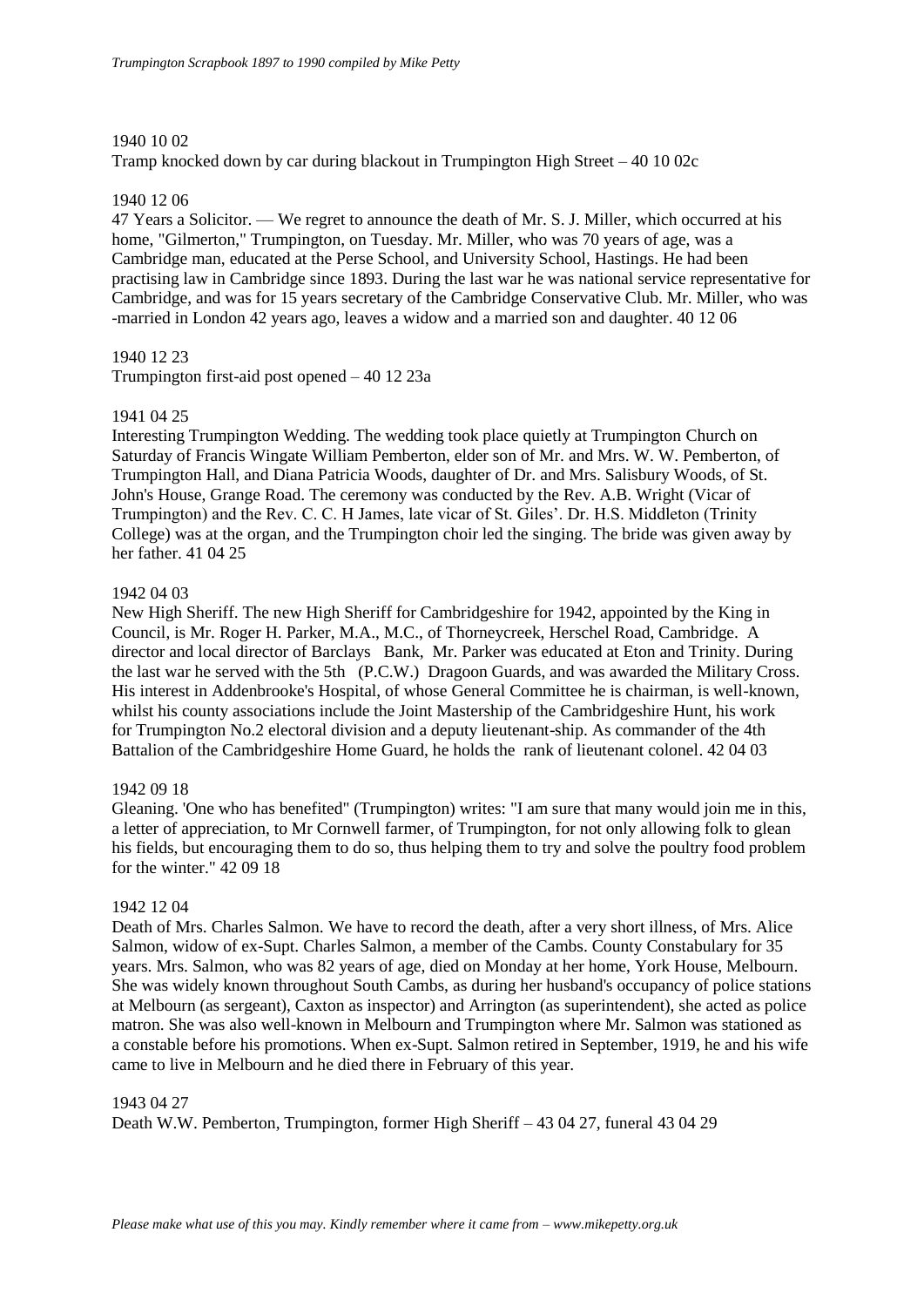## 1942 12 03

Percy Robert Robinson, Trumpington school master 40 years, collected data on history village and gave lantern slides; dies – 43 12 03

## 1943 01 01

A fine roach. Fishing near Brazel Bridge on Boxing Day, Mr R. E. Clarke, of 51, Shelford Road Trumpington landed a fine roach 17 inches long and weighing 2 lb. It was in excellent condition and in the words of a correspondent "was evidently an old warrior, as it showed some battle scars." 43 01 01

## 1943 04 30

Death of Mr W. W. Pemberton. The death occurred at Trumpington Hall on Easter Monday: of Mr. William Warburton Pemberton, a former High Sheriff of the county and for some years a member of the Cambridgeshire County Council. Mr. Pemberton was born at Ludford, Lincolnshire, in 1866, and was the elder son of Mr. William Wingate. He received his early education at Tonbridge School, going up to Guy's Hospital in 1885. After qualifying as a doctor, he came up to Jesus College in 1890 and took his M.B. degree four years later. He then went into practice at Cambridge with the late Mr. Hyde Hills and Dr. Doughtey, first at 60, St. Andrew's Street, and after 1911, from Scroope House. He retired from the practice in 1919. Mr. Pemberton was married in 1895, but lost his wife by death in the following year. They had one daughter, now the wife of Mr. R. V. Southwell, F.R.S. In 1915, he was married again to Miss Viola Pemberton, of Trumpington Hall, and in 1923, when Mrs. Pemberton became possessor of the Pemberton estates, they changed their name by Royal licence from Wingate to Pemberton. There are for sons of the marriage. Mr. Pemberton was a Justice of the Peace for the county for many years, a member of the Addenbrooke's Hospital General Committee and from 1933- 39 chairman of the Evelyn Nursing Home. When he was appointed High Sheriff for Cambridgeshire, Huntingdonshire and the Isle of Ely in 1935 one of his duties was the reading of the proclamation of the Coronation of King George VI 43 04 30

## 1943 12 10

Schoolmaster for 40 years – By the death last week of Mr. Percy Robert Robinson, of Trumpington, the county loses a typical village schoolmaster. Aged 65, he had been a schoolmaster for 40 years and for 36 years headmaster at Trumpington school. During this long period, his staunchness and character caused him to become the friend and adviser of the villagers, and his passing removes a man of wise counsel and high standing. 43 12 10

## 1944 01 08

H.J. Robinson retires as Librarian, Mill Road; was appointed in 1897 when 12,000 books issued. Brother was P.R. Robinson of Trumpington – 44 01 08

## 1944 09 13

OBE awarded to William Benton of Trumpington for action at exploding ammunition dump; another gets George Medal – 44 09 13

## 1944 03 24

Death of Tom Phillips. The funeral took place at Trumpington on Friday of Mr. Thomas Martin Phillips, of 1, Hauxton Road, who died on the previous Monday at the age of 70. Mr. Phillips, who had: been in failing health for some time, was well-known in sporting circles, particularly football, having been connected with the Cambs. Football Association since 1902 first as a member of the Council, then as acting Vice-President, Assistant Secretary and Hon. League Secretary. He was also actively associated with the Cambs. Referees Association. In his younger days he was a stalwart supporter of the old Albert Institute, and excelled at boxing, cricket, football, gymnastics, rowing and swimming. At cricket he was a first string bowler, a decent bat and a good fielder and captain. Jack Hobbs played for the Ainsworth C.C. under his captaincy. Tom also captained the Albert Institute football team and later was a member of the Cambridge St. Mary's team when they won the Senior Cup for the first time in 1898-9. He played a leading part in the formation of the Cambridge Railway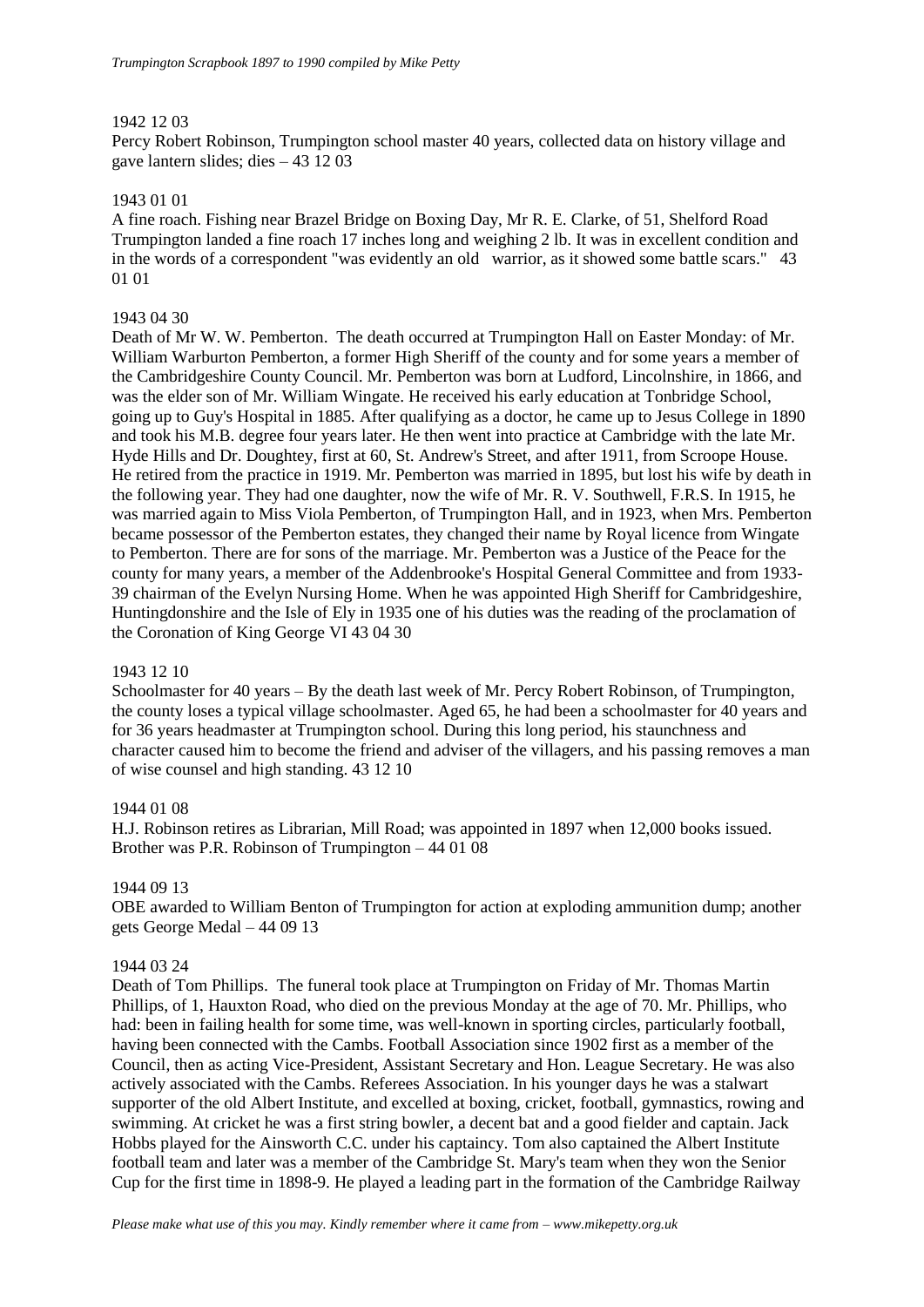Sports Club, of which he was the first secretary, a post he held for several years. Until his retirement a few years ago, he was employed in the Civil Engineers Department of the L.N.E.R. 44 03 24

## 1944 08 25

Vicar's Retirement. Having been Vicar of Trumpington for 10 years, the Rev. Arthur Basil Wright is retiring from the parish on September 30. He will devote himself to voluntary work. He came to Trumpington in 1934 and was appointed Rural Dean of Barton in 1938. 44 08 25

## 1944 11 17

Trumpington Vicar. "The future generation must be taught to know God and to learn the Christian faith of God's Will better", said the Bishop of Ely at an induction service held at Trumpington Church last night, when the Rev. Thomas Young was installed as vicar of the parish. He was formally a member of the Royal Army Chaplain's Department. 44 11 17

#### 1945 04 26

Forced march ordeal – Arthur Rumsey, Shelford Rd, Trumpington – 45 04 26

## 1945 09 16

VE celebrations –Trumpington, Mansfield Hall – 45 06 19

#### 1945 06 26

Queens Messenger convoy at garage at Trumpington before leaving to do welfare work for troops – photo – 45 06 26

#### 1945 07 14

Communists decide contest Cambridge municipal elections for first time, Mrs Pearl Lilley candidate for Trumpington Ward – 45 07 14

1946 04 10 Houses under construction at new estate, Trumpington – photo – 46 04 10

#### 1946 09 06

Squatters at Army huts Trumpington Rd; 21 huts in camp, 7 claimed, the rest locked by Military Police who had no power to eject them. The soldiers who had been living in them had been billeted outside to make room for the garrison engineer and staff who would soon have to move out of requisitioned house next door – 46 09 06

## 1946 09 09

Squatters occupy old 'ack ack' site Long Road, at 'Leighton' Trumpington Rd and Madingley Rd huts that NFS HQ; had been empty for a year and were to have been taken over by Ministry of Works for milk testing  $-460909$ 

1946 10 16 Steel re-fabs being erected at Trumpington – photos – 46 10 16a

#### 1947 05 28

There is an urgent requirement at Trumpington for school accommodation to meet the needs of children from the new housing estate. Coun Mrs Rackham told the Cambridge primary education subcommittee that children were "coming in fast" from the new estate but it would not be a wise proceeding to erect huts as it would take such a very long time and it was doubtful if they would be ready before the new school in, it was hoped, September 1948. The playground too would be very much spoiled by building operations and it was a far better idea, if possible, to use the Free Church Schoolroom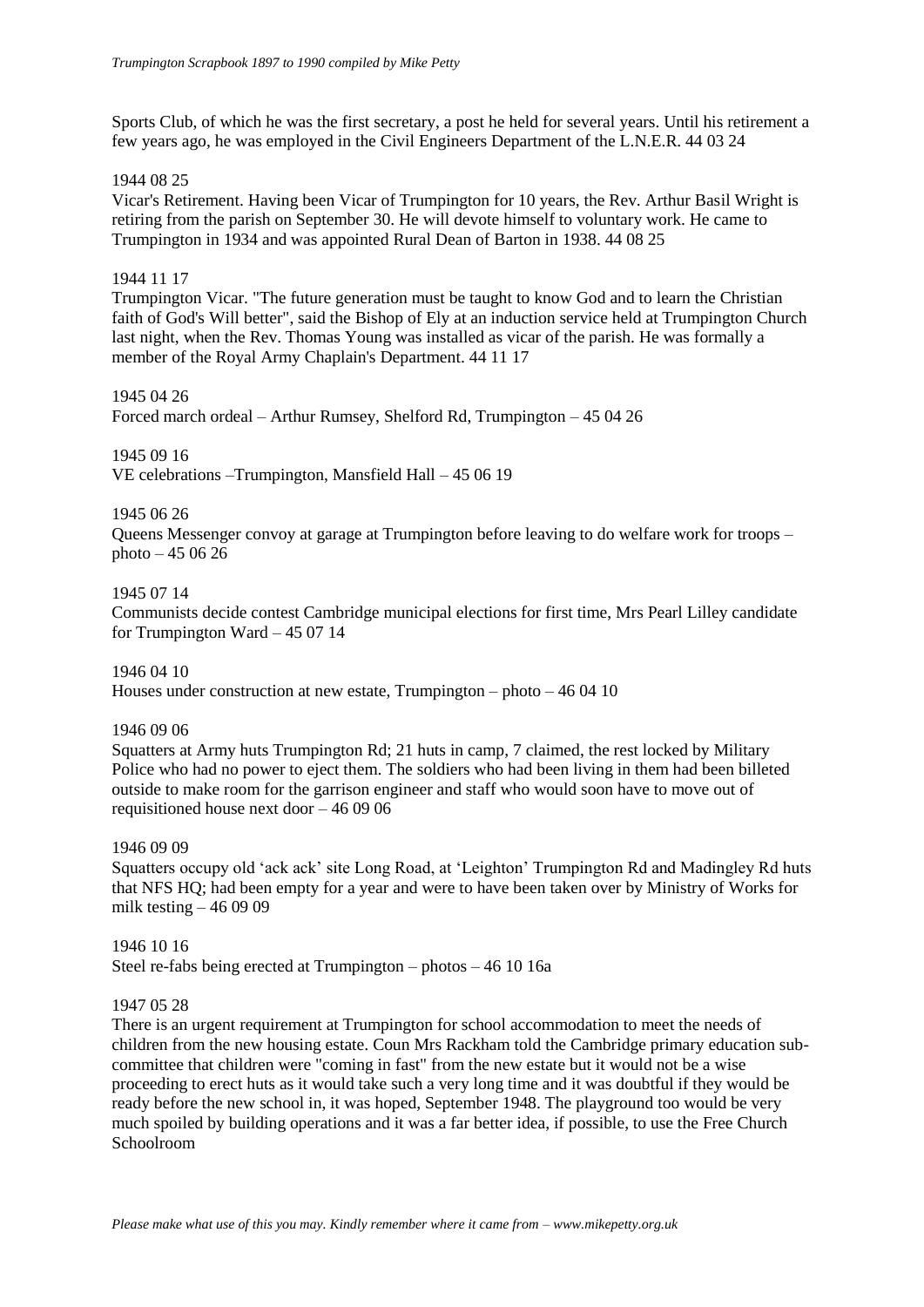## 1947 12 17

Arranged by the Board of Extra Mural Studies the first of a series of lectures was given by the Mayor in the Guildhall. In a new venture organised to give German prisoners of war a wide, varied and accurate picture of English community life in Cambridge. Twenty-five representative English speaking PoWs from Trumpington camp attended the meeting. The lectures will include talks on the working conditions of a factory and on the administration of the Post Office - 47 12 17

## 1948 04 10

The last production of what is known as the German Youth Stage at Trumpington P.O.W. camp before they go home in June will be given at the Houghton Hall. It will be a performance of the classical comedy "Der Zerbrochene Krug". Not only will it be acted outside the camp, but amongst the cast of 12 will be four British girls. The play will be acted in German but an introduction in English is provided. The performance will be open, without charge, to anyone who may be interested.

## 1948 11 15

The weight of Princess Elizabeth's baby at birth was 7lb 6oz. The Duke of Edinburgh was informally dressed in open-necked shirt and sweater when the doctors brought him the news: "It's a boy". Immediately he went in to see his wife, who had not then come round from the anaesthetic. At least six babies were born in Cambridge to share the royal birthday. The happy mothers are Mrs Nicholls, Summers, Montesiory, Withington and Moss of Cambridge and Mrs Narkiewicz of the Polish hostel, Trumpington

## 1948 12 15

The first important milestone in Cambridge post-war housing drive was reached when the Mayor opened the council's'1,000th house – an "Easiform", at 27 Peverell Road on the Newmarket road site, where tenant, Mrs Betson, was waiting. Beforehand they had been taken on a tour of some of the principal housing estates in the town and saw estates at all stages of development - ranging from the neat, well-established looking one at Trumpington, only lacking the shops which will come one day, to the unfinished but partly-tenanted. At these mothers with perambulators have to be helped through the mud, and children kept in wellington boots.

## 1949 02 02

A mobile canteen was completely destroyed by fire on the Weston Colville road. The 2½ ton Bedford owned by Mr Alfred Eversham of Trumpington was being driven near West Wratting when the driver smelled burning. He stopped the vehicle and opened the shutter at the back to find the inside on fire. The outbreak is thought to have been caused by a gas stove left alight. The van was used for selling tea and sandwiches to displaced persons in the area

## 1949 03 05

A vigorous and forceful speech appealing to Christians to out-speak and out-think, out-do and, if necessary out-die the communists and to present a case for Jesus Christ was made by Dr Donald Soper at a meeting to commemorate the jubilee of Trumpington free church. He described those who flirted with communism as "silly fatheads"

## 1949 04 14

The new school at Trumpington is to be known as the "Fawcett" primary school. It is being named after Prof. Henry Fawcett, who died in 1884. He was well-known to a former generation as "the blind postmaster general", and was one of the first holders of the Chair of Political Economy in Cambridge University. He lived in Brookside, and was buried in Trumpington churchyard. He was a man who had set an outstanding example of courage in the face of misfortune.

## 1949 06 07

Cambridge county agricultural show fully lived up to its well-earned reputation of being one of the best one-day events of its kind in the country. The show covered 45 acres of ground at Trumpington that will form part of the site for the Royal Show in 1951 and can with truth be described as a "dress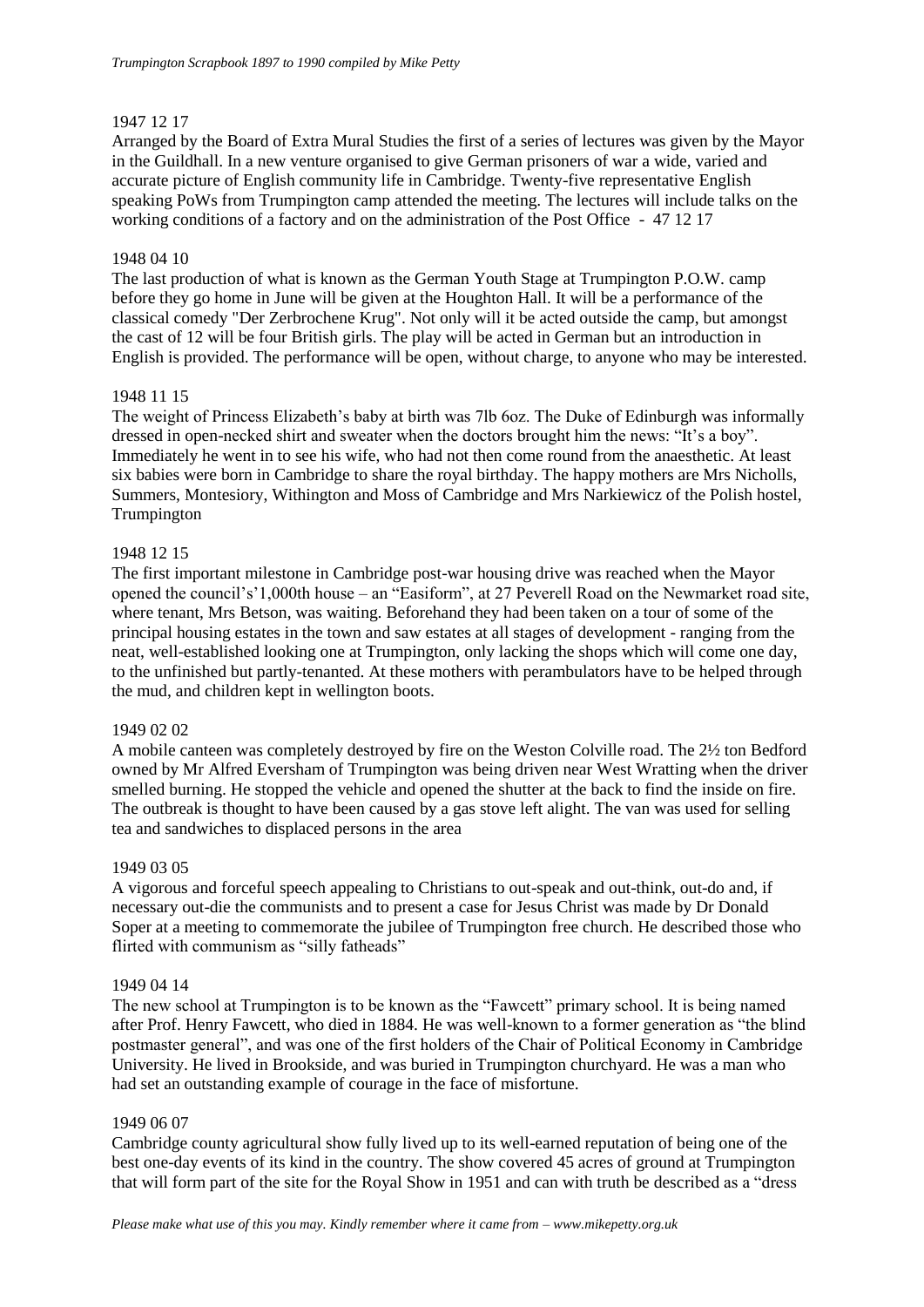rehearsal" for the country's premier agricultural event. Banker's row, smart caravan banking establishments – emphasised the fact that this was a business occasion. There was an unusual machinery demonstration where Messrs Sindall, public works contractors, had several giant bulldozers and excavators working in a pit.

## 1949 08 29

In the glorious sunshine which has marked most open-air functions this year, members of the Trumpington Friendship Club ("over-sixties") held their first garden party in the lovely garden of 14 Bentley Road. More than 90 of the club's 120 members attended including the oldest member, 93 years-old Mrs Seymour. Membership includes residents, both of the village and the new estate, and many have never missed a single meeting since the club was opened 18 months ago

## 1949 09 30

Between 700 and 800 sheep were checked over by the Cambridge Pindar after a lorry had run into a flock on the Shelford Rd, Trumpington. Six of the animals were killed in the collision. The remainder were driven to the site of this year's Cambridgeshire show where officials made certain none was injured. The flock was moved from one field to another early in the morning to avoid traffic.

## 1949 11 18

For the second year running, Mr Percy Warrington of Cherry Hinton, and Mrs Cynthia Pitman of Trumpington, have carried off the Bobwyn Challenge Bowl awarded each year to the winners of the Cambs Old Time Dance Championship. It was held at the Rex Ballroom which had been attractively decorated with lovely chrysanthemums and green ferns surround thin the bandstand and the balcony. Tables and chair for sitting-out were placed around the sides of the room. The ballroom was filled to capacity.

## 1950 01 14

Members of the employment committee visited Trumpington Industrial Hostel and commented on the satisfactory manner in which the camp had been converted into reasonable accommodation. There were dining rooms, dormitories to accommodate about six men each, a theatre, laundry and ironing facilities and good reception arrangements. Although the premises were not ideal they thought the hostel was remarkable satisfactory and very useful.

## 1950 06 03

Cambridge has had its hottest day for a number of years past. Ald F. Doggett, the well-known weather recorder, reports that before mid-afternoon the temperature was 95 degrees in the sun at his station at Oxford Road. Last night was the hottest of the year with the temperature rising to as much as 63 degrees. The average night temperature is 49 degrees. At Trumpington AA box traffic was reported to be the heaviest for a Saturday this year.

## 1950 06 28

Should the new secondary modern school for the southern part of Cambridge be built in the vicinity of Wort's Causeway of on the Ventress Farm estate? Cambridge education committee prefer Wort's Causeway as being more central for Trumpington and Cherry Hinton children but the planning committee thought it suited their planning arrangements better for it to be where Queen Edith's Way joined Hills Road. An alternative had been suggested that to preserve an open space the playing fields should be situated on the Ventress Farm estate and only the school on Worts Causeway.

## 1951 05 15

Peak traffic period in Cambridge over the holiday was from 5.30 to 6.30 pm on Monday when no fewer than 800 vehicles – 50 per cent of them pre-war models – were passing the Trumpington A.A. box. On Saturday the stream of traffic averaged 500 vehicles an hour past the Newmarket Road A.A. box but with the deterioration of the weather there was a marked decrease. A feature of the traffic was the large proportion of cars and coaches travelling towards London. Only a small amount headed for the East coast via Ely and the Clacton road.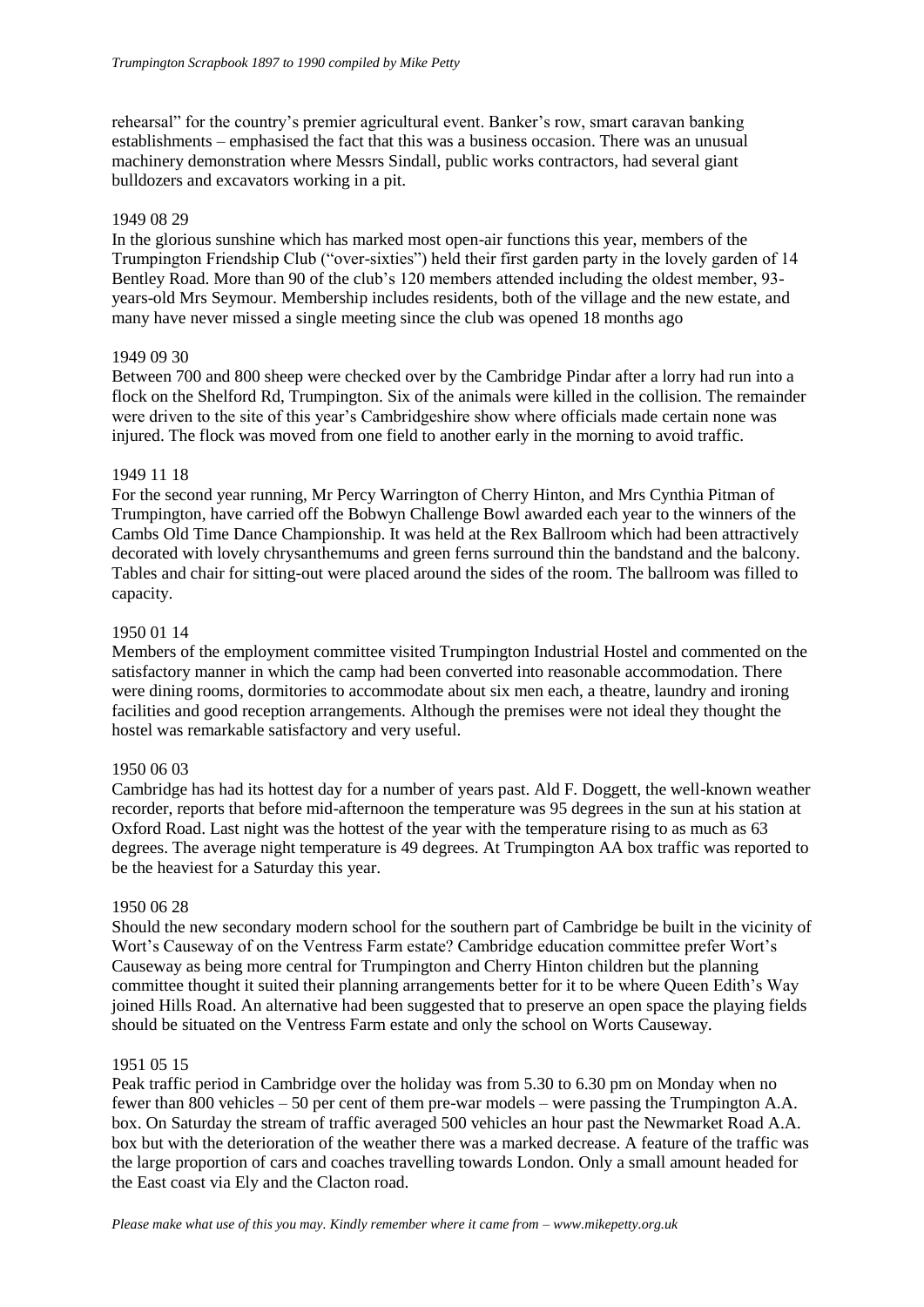## 1951 06 21

During the last few days twelve thatchers, all members of the East Midlands Master Thatchers Association have been working on pavilions at the Rural Industries Bureau stand at the Royal Showground, Trumpington, to show what expert thatching looks like. One is thatched with long straw, one with Norfolk reed and the other with Devon reed.

## 1951 07 03

The finest "Royal" and the finest site – such is the general opinion about Britain's 1951 Festival of Agriculture which opened at Trumpington. Today's blazing sun was a pleasant contrast to the gales and torrential rains which marked Cambridge's last Royal in 1922. From early in the morning cars streamed towards the showground. As traffic pressure increased the effect made itself felt even on the outskirts of town where there were occasionally short hold-ups. But movement into the car parks flowed smoothly and to get from the C.D.N. offices in St Andrew's Street took only 15 minutes

## 1951 07 07

The Royal Show at Trumpington came to an end with the total paid attendance of 131,333. The business done by stand holders has been most encouraging, one exhibitor said that on the first day he had taken orders to the value of £100,000. Even before the showground had closed work had begun on dismantling some of the stands. The steady flow of private cars from the car parks was interspersed with cattle lorries, horse boxes and commercial vehicles – a sign of the end of the year's work which goes into a Royal Show.

## 1952 02 09

There are happy memories of King George VI's undergraduate days at Trinity College, Cambridge in 1919-20 when with his brother he sojourned at "Southacre" in Latham Road. In 1922 he unveiled the war memorial in Hills Road and attended the Royal Show at Trumpington & in 1932 he opened the new wing for children and private patients at Addenbrooke's Hospital. His last visit was last year when he attended the Service of Thanksgiving at King's College.

## 1952 11 07

Cambridge council objected to the proposed development of land at Stourbridge Common as a professional football ground. The land was acquired for tipping purposes and they wished it to be zoned for storing Civil Defence materials or for use as a lorry park. The Chief Constable said that, assuming the aim was to bring Third Division football to Cambridge with possible crowds of 15,000 people, it would not present much difficulty in dispersing them from Newmarket Road after a match. The City council proposed a municipal sports ground at Trumpington Road. The class of football envisaged would attract gates of not more than 1,000 and would not be in the same class as Cambridge City or United football clubs.

## 1952 12 18

Following an inspection by South Cambs R.D.C. of some "no fines" concrete houses they recommend the erection of 100 such houses in Sawston, and 50 in Duxford, Linton and Bassingbourn. The houses were comfortable to live in and of a smaller area that the type of house they had been building. They will not have to find any labour for erection as the firm will supply the men who will probably be billeted in the Trumpington National Service Hostel

## 1954 12 15

Trumpington industrial hostel is one of the few remaining hostels opened in 1947 to accommodate Poles from the Polish Resettlement Corps on the transfer to civilian status. It has continued as an industrial hostel with Polish residents numbering more than half the total. The 130 residents are employed locally but it is a costly business and it will shortly be closed. Many of those displaced will probably find lodgings with other Polish workers who have homes in the neighbourhood.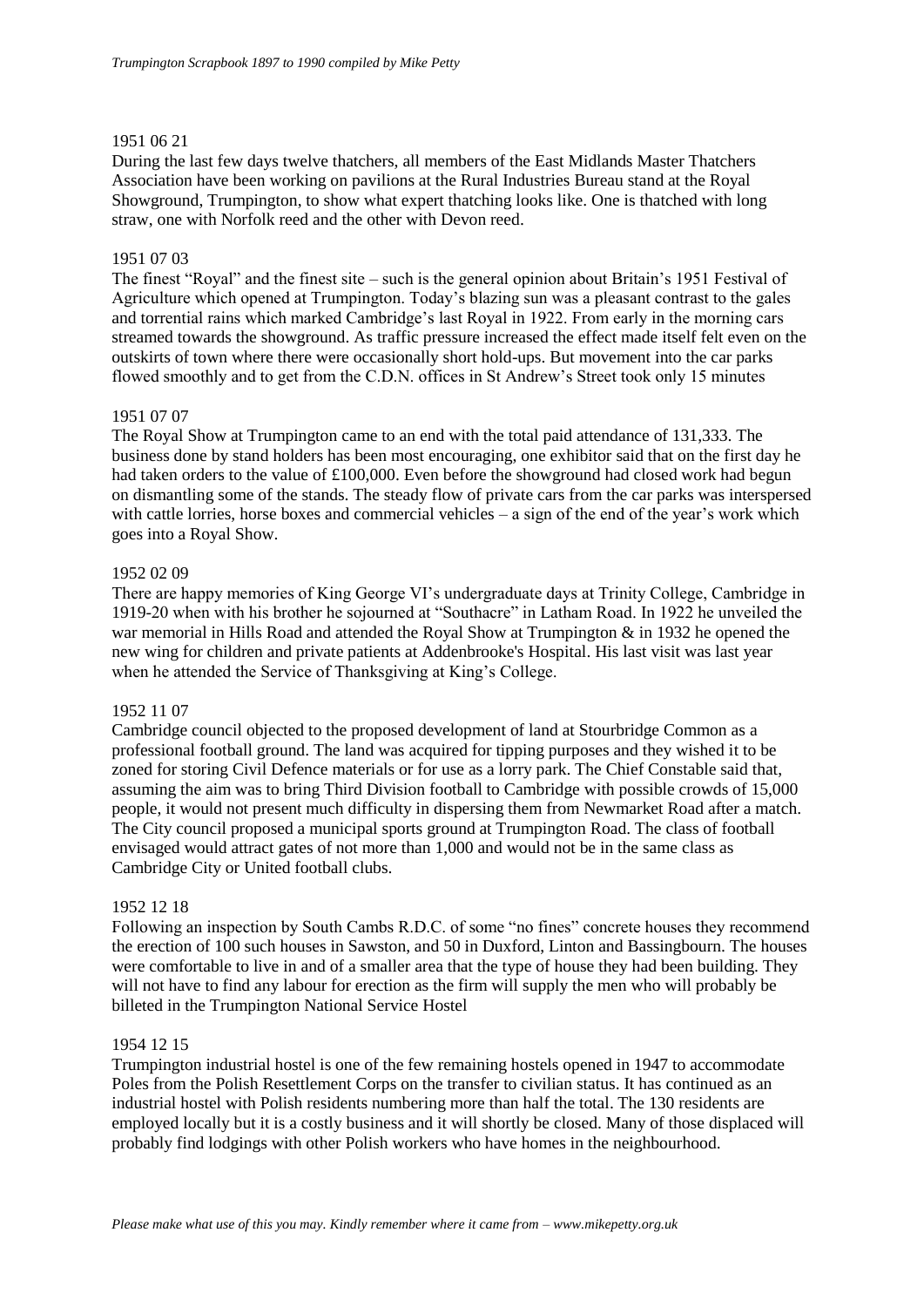## 1955 04 22

Chesterton R.D.C. received a letter from Addenbrooke's to say that cases of diphtheria would no longer be admitted to the hospital. There were outbreaks at Impington and Trumpington, the fourth in the village. The provision of an isolation hospital had been postponed for a long time, with the object of avoiding expense but was now imperative. They could erect one at a cost of about £650 which would meet the needs of the district for a long time to come. 55 04 22b

## 1955 07 16

The Plant Breeding Institute's new buildings and experimental grounds at Trumpington were opened by the Minister of Agriculture. It investigates the improvement of spring and winter wheat and breeds oats adapted to climatic conditions of the Eastern counties whilst in potatoes its chief concern is the battle with blight, eelworm, wart and virus diseases. A pathological section has recently been established. 55 07 16a & aa

## 1956 03 06

A captive balloon will be used for parachute jumping at Trumpington. Although intended primarily for members of the University Parachute Club, 50 'chutes have been allotted to the Cambridgeshire Regiment Parachute Light Regiment. All men now have a reserve parachute strapped to his middle as a second line of defence. 56 03 06e

## 1956 06 18

Herbert Robinson's contemporary-style filling and service station has opened on the London Road at Trumpington. It is one of the most up-to-date in the country. All groups of Shell petrols are supplied from the latest type pumps and an Avery Hardoll 'Petroiler' for two-stroke motor-cycles is also available while the latest type Weaver auto-wash equipment will clean any car in 15 minutes. 56 06 18a

## 1956 09 26

The annual Hawkey supper organised by Trumpington Young Farmers' Club was a real harvest supper in the old-fashioned spirit. Mrs V.C. Pemberton described how 70 years ago when hired themselves to farmers who took them on for a year, paying wages at the end of the engagement. In 1922 shepherds wore a piece of wool in their buttonhole, horsekeepers a piece of whipcord and men who were not much good for anything a piece of cow's tail. The bargain was sealed by both parties shaking hands on the 'luck penny' which was as good as an oath. 56 09 26 & a

## 1957 02 19

Trumpington Boy Scouts' new hut marks the culmination of the hopes of the troop which had long desired to establish its own headquarters. The Village Hall Trustees helped find a site, their parents provided voluntary labour, the Lay Committee worked market stalls to augment the 'Bob-a-Job' ventures of the boys; it was 'jolly good teamwork', said the Mayor. 57 02 19a

## 1957 07 11

Miss C.E. Willers has been ringing Trumpington church bells for nearly 40 years; now she is paying for two new bells as a memorial to her family who have been in the village for generations. She cycled to Loughborough from her home in the High Street – and did the 85-mile journey in one day – to see them being cast. "Trumpington church is so old and beautiful it's a privilege to do anything for it", she said. 57 07 11 & 11a

## 1957 08 31

The landlord of the Green Man in Trumpington is Charlie Shadwell, the well-known conductor of the BBC Variety Orchestra which has made over 11,000 radio broadcasts, many of them in the 'Itma' series that were so popular during the war years. He also conducted the Cambridge New Theatre orchestra during 1930. He makes regular trips to London to arrange music for the BBC television shows. 57 08 31 & a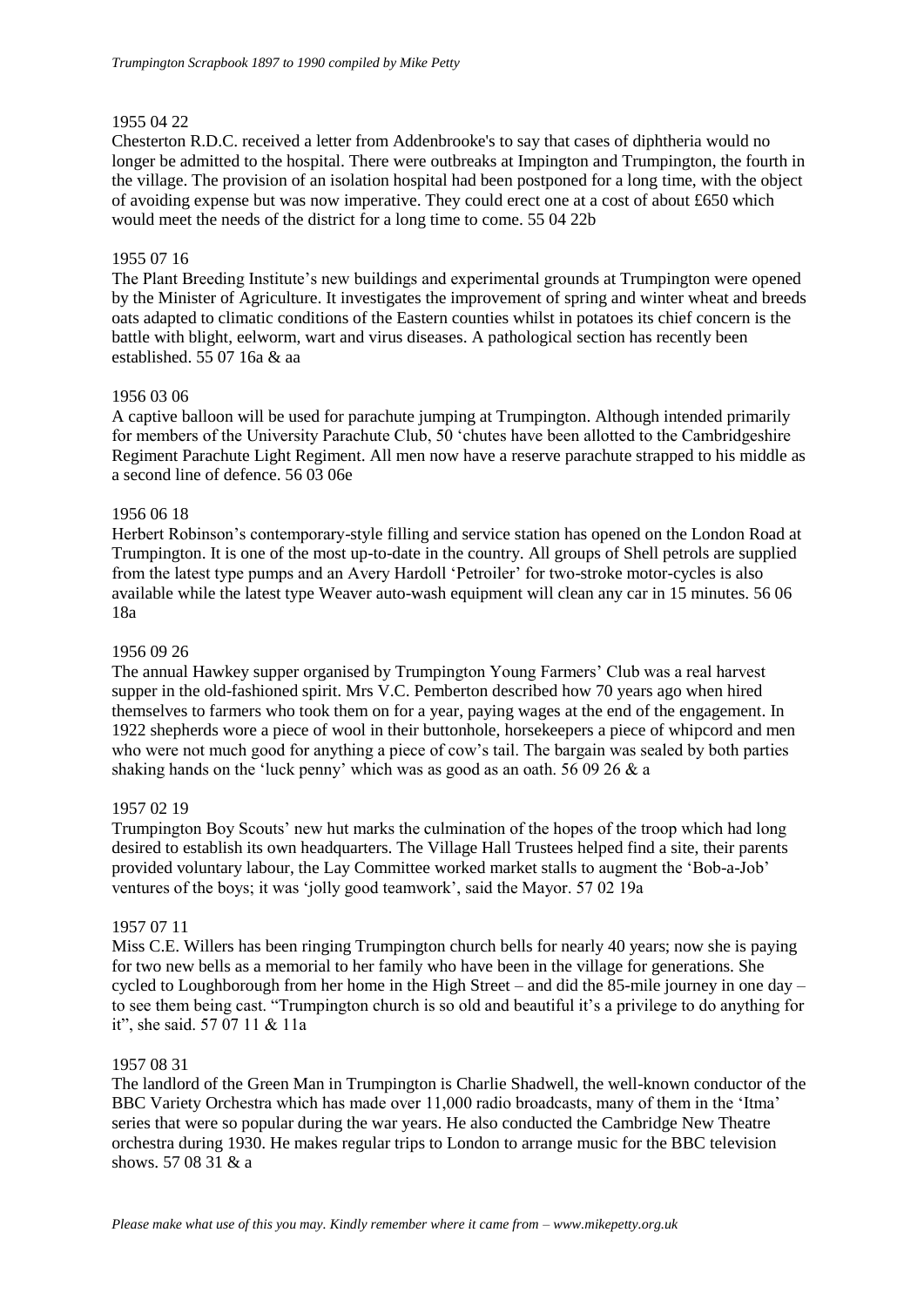## 1957 09 16

Trumpington bells returned – photo – 57 09 16b

## 1957 10 19

Trumpington petrol station appeal – 57 10 19a

## 1958 07 22

Motorists in Cambridge are unlikely to have their speeds regularly checked by radar for at least another year. Manufacturers have demonstrated a number of existing instruments which councillors consider 'not entirely satisfactory' at present. There is hope their efficiency will improve in time. But radar has been used by the Chief Constable to check speeds in Queen's Road and Trumpington. 58 07 22

## 1958 12 16

Cambridge City Libraries' annual staff dinner and party was held in the Guildhall. Librarian, Eric Cave recalled they had closed 'that museum piece, the East Road Reading Room and the Ditton Fields Sub-Branch while sub-branches at Cherry Hinton and Trumpington had more to better accommodation. The Libraries were much appreciated and he looked forward to their continued progress. Games, dancing and entertainment followed organised by J.W. Franklin, L.J. Horspool, C.C. Marsh, R.J. Tarrant and Miss B.K. Wadsworth. 58 12 16b

## 1959 09 11

A Grantchester Tested Vehicle has undergone a 100-mile test run by one of our own employees when petrol and oil consumption, brakes, steering and lights are checked under normal condition. We then offer you a test report and a full tank of National Benzole. Come to this small privately owned garage for the best in sales and service. We are never open after midnight but being the most progressive organisation in the county we are unique in our use of the phenomenal Ansaphone on Trumpington 3133. – Grantchester Garage Ltd advert. 59 09 11c & d

## 1959 09 23

The Headmaster of Fawcett Junior School, Trumpington (Mr F.N. Walker) declared the school's new swimming pool was "well and truly open" after he had been pushed fully dressed into the water. Roars of laughter came from the Mayor (Wallace Cole), Mayoress and parents who were present but the Head took his ducking in good part and swam vigorously for half a length. The pool has been built by the parents with the help of the children themselves. 59 09 23

## 1960 04 13

The A.A. box that used to stand in the fork at the junction of the main Cambridge-London and Cambridge-Bishop's Stortford roads at Trumpington has been moved to a small lay-by on the London Road almost opposite the junction. The new lay-by provides safer off-road parking for motorists and is more convenient. 60 04 13

## 1960 07 05

There was a damp welcome for early visitors to the Royal Show at Trumpington. But those who ventured out stared at the sheep, peered at the pigs and commented on the cattle and horses being paraded in the Grand Ring. In the Demonstration Area six red hot forges, each manned by two blacksmiths, were busy fitting horses with new shoes. One of the strangest sights was of farmers standing in the pouring rain watching demonstrations of artificial irrigation machines pumping gallons of water on grass already soaked by overnight rain. 60 07 05

## 1960 08 09

Commercial and Industrial Painters of Coldham's Road has the first 62-foot long caravan transporter in the country. Customers are astounded on first seeing the trailer and local police were 'a bit taken aback' at first. So far it has not met with any difficulties as they have been able to by-pass awkward corners: when leaving Cambridge it is driven along Perne Road and Long Road to Trumpington. The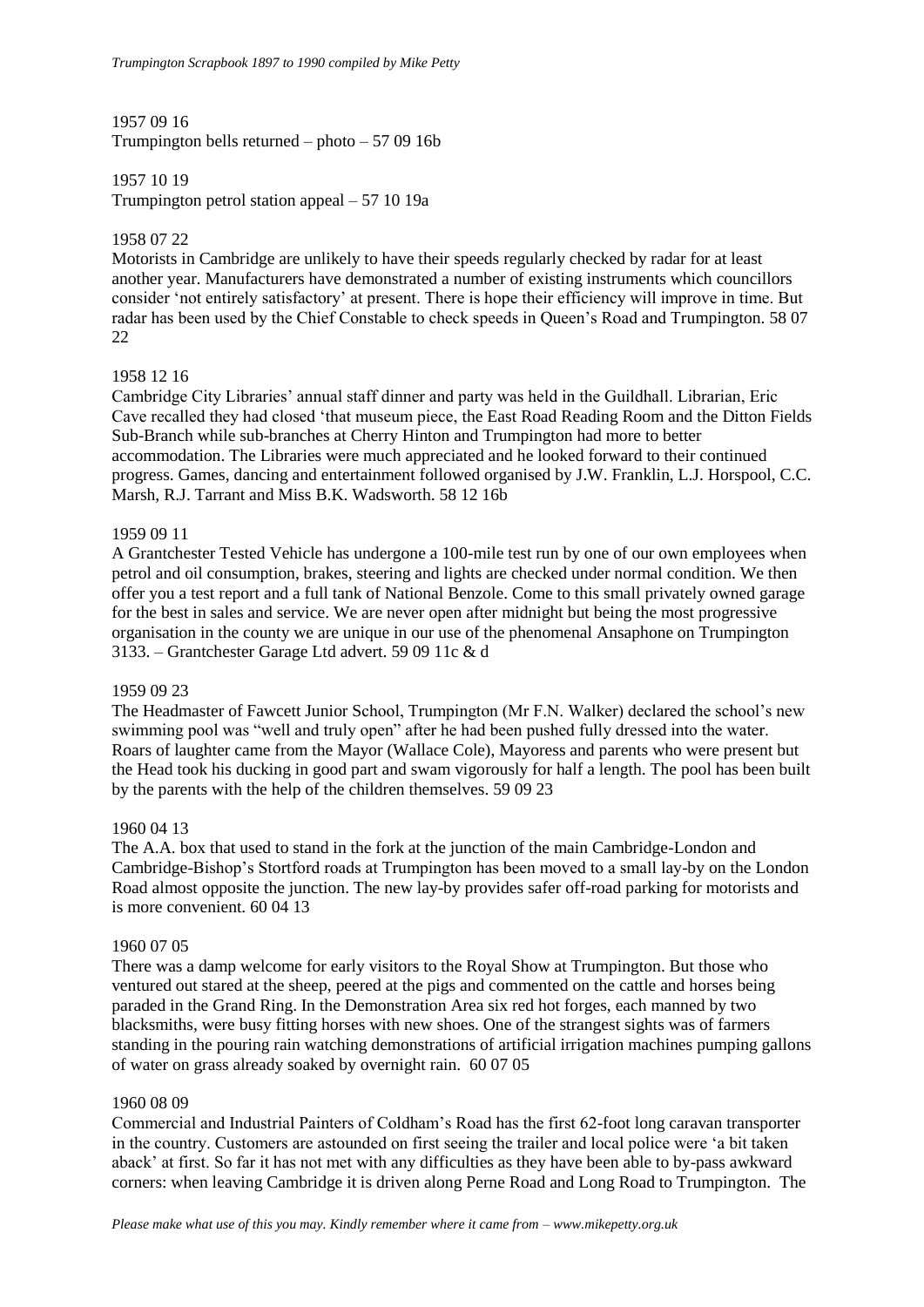firm, which began ten years in Sedgwick Street, sprays caravans and vehicles owned by haulage contractors. 60 08 09

## 1961 04 07

Royal Show site at Trumpington being prepared – 61 04 07c

#### 1961 07 05

A visitor to the Royal Show asked if he could park on the playing field of Fawcett School in Alpha Terrace, Trumpington, less than a mile from the showground. But the headmaster told him he could not. So he climbed back into the cockpit of his plane and took off with a 30 yard run. The machine had circled low before landing and Mr F.N. Walker thought it had made a forced landing. But the pilot, who was wearing a Royal Society member's badge, jumped down and asked if he could leave the plane there while he went to the Show. 61 07 05

#### 1962 02 13

Foxton Hall has been added to the ever-growing list of country mansions to be used for new purposes. It has been acquired by Dr H. Hurst to study his new technology for inserting a liquid damp-proof course into buildings which are being ruined by rising damp. Initial research was carried out at the Cambridge University Department of Colloid Science and continued at the Timber-proofing Laboratories at Trumpington. It has been employed at the Leys School, Bourn Vicarage and the Royal Oak public house at Stretham. 62 02 13a

#### 62 12 04

Whitelocks Yard, Trumpington is a quit oasis from traffic thundering by on the main road. Now the twelve 100-year-old houses are being put up for sale by the trustees of the charity of George Whitelock who say they need considerable improvements and a lot of money spending on them. But the elderly tenants are concerned for the future, fearing they may be thrown out on the streets. The homes, with a half-acre site, are being sold for £4,750 (about £83,360 now) 62 12 04a

## 1962 12 10

Royal Engineers spent an hour and a half in drenching rain preparing to demolish the last concrete base on the Royal Show site at Trumpington. They tunnelled holes into it, under it and around it and inserted twenty pounds of plastic explosives. Two men were sent to warn Addenbrooke's Hospital of an ear-splitting bang before the men took cover. But there was just a weak muffled 'back-fire' noise and only a few cracks in the base – not really worth stopping the trains on the nearby railway line. Two hours later came a very satisfying bang and the great concrete block was lifted out of the ground in a shower of smaller chunks and metal bolts. 62 12 10a

## 1962 12 17

The occupiers of five cottages nestling against the footpath of Trumpington High Street are confused about the future of their homes. The houses – three of them thatched – have recently been listed as of special architectural interest. This means they cannot be demolished without Ministerial permission. But the Ministry of Transport has plans for a road improvement scheme in that area. One of the owners has recently erected a modern fireplace in place of an inglenook and now wants to create a bathroom. But he is not prepared to spend money if the houses are to come down 62 12 17

#### 1963 01 18

Miss Alice Haslop, 95, Trumpington's oldest parishioner; was born and lived all her life in the village where he father was bootmaker and carrier to Cambridge. She was a laundress of no mean repute and a good plain needlewoman, particularly in making pillow-slips. She insisted on doing her own housework as long as she could and possessed a sense of humour. As a child the nearest doctor was near Woollards Lane, Shelford, and medicine had to be fetched, walking to the surgery before breakfast. "I liked going", she said with an impish gleam in her eye, "because then I was late for school". Her death closes a chapter in the village's history. 63 01 18c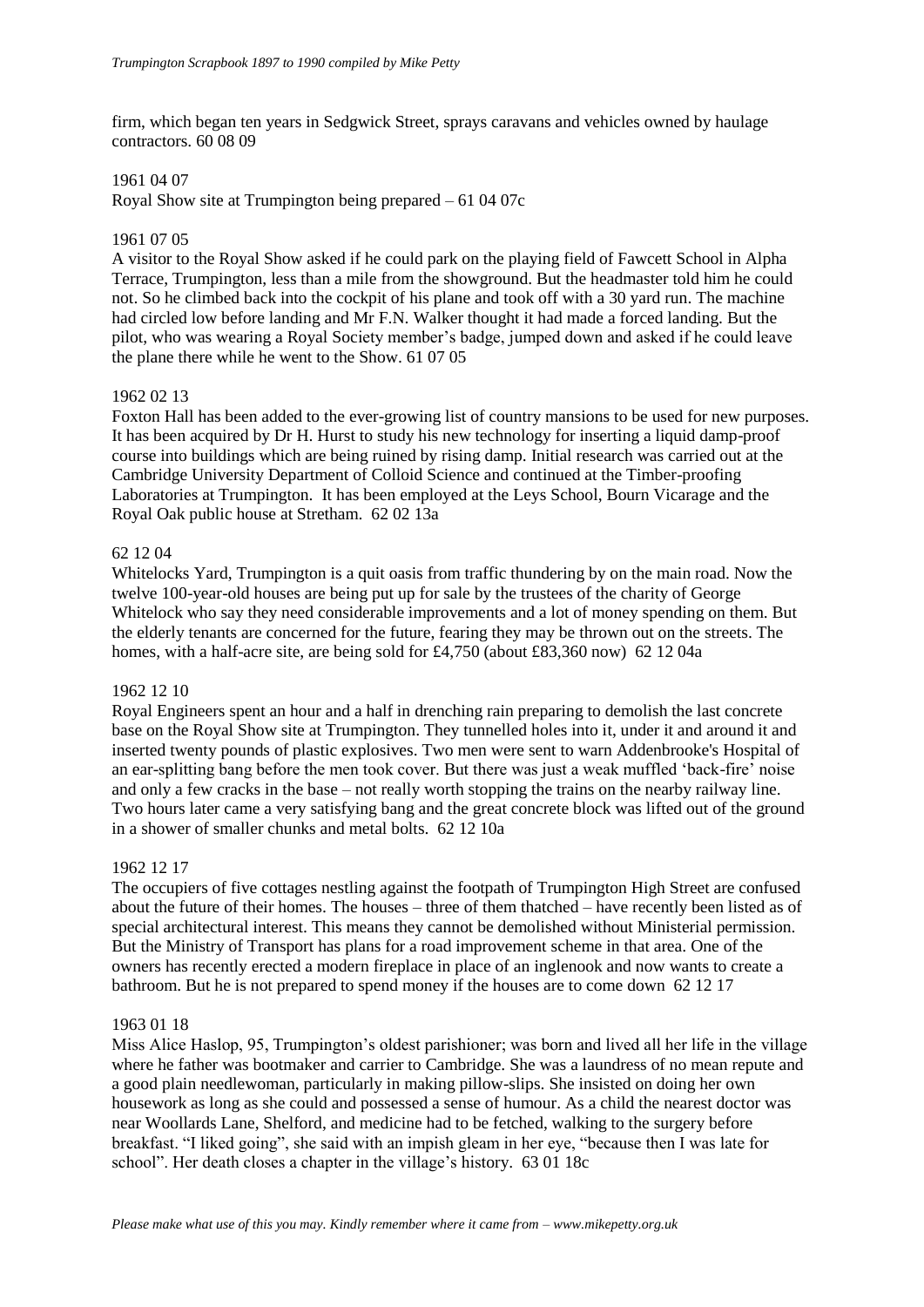1964 01 11

Trumpington cottages demolished to make way for new housing – 64 01 11

1965 02 12

Trumpington problem with increasing car parking in Byron Square – photo - 65 02 12c

## 1963 03 25

Arbury estate has no facilities for social recreation; reports says these should be built at Trumpington  $-650325a$ 

## 1966 03 15

Viola Pemberton of Trumpington Hall, president of Women's Institutes for 20 years – profile – 66 03 15a

## 1967 08 31

Trumpington church Black Magic celebration & desecration – 67 08 31 & a

1968 07 19 Trumpington cottages to be demolished – 68 07 19

## 1969 06 19

Gelignite used to blast away one of four brick piers which carried the old Cambridge to Bedford railway line over the Cam at Trumpington – 69 06 19

## 1972 07 18

Two large new city council housing estates - each with probably hundreds of homes - are being planned for Trumpington and at Fen Ditton, just outside the Cambridge boundary. The Trumpington site was the home of the Royal Show some years ago and is expected to start a storm of controversy because it involves land regarded by the preservationists as being of high scenic value. The Fen Ditton scheme, too, is unlikely to meet with much approval from the village authorities, because it would greatly increase the community's size

## 1972 08 05

The long-awaited Cambridge Transportation Study was finally published yesterday. It is two years overdue and has cost £113,000 - almost £1,000 a page. It was jointly commissioned in 1967 by the Cambridge city and County Councils and the University. It was to be carried out by R. Travers Morgan and Partners and was estimated at that time to cost £78,000. Its major proposals include a Railway Road leaving the A10 south of the Trumpington street traffic lights, hugging the northbound railway track all the way to Newmarket Road. After crossing the Cam the new road would veer sharply west to follow the St Ives railway line along to the A10 Milton Road before linking up with Arbury Road. The Railway Road should be largely dual two-lane carriageway. Full construction could take many years

## 1972 08 22

It has been an irritating summer for the hundreds of visitors to Cambridge who have been forced to scour the surrounding countryside for hotel rooms. Cambridge has always had a notorious reputation for being unable to accommodate all the summer visitors. This year the situation was made worse by the Garden House Hotel fire in April which left the city the poorer by 75 bedrooms. Help is already on the way. The Garden House Hotel is being rebuilt; the Gonville Hotel will open again after alterations and work has started on a 100- bedroom hotel at Bar Hill. Whitbread have outline planning permission to build a 60-bedroom motel extension at the Red Lion Hotel, Trumpington and De Vere Hotels are awaiting the outcome of the inquiry into their application to build a 200-bedroom hotel on Castle Hill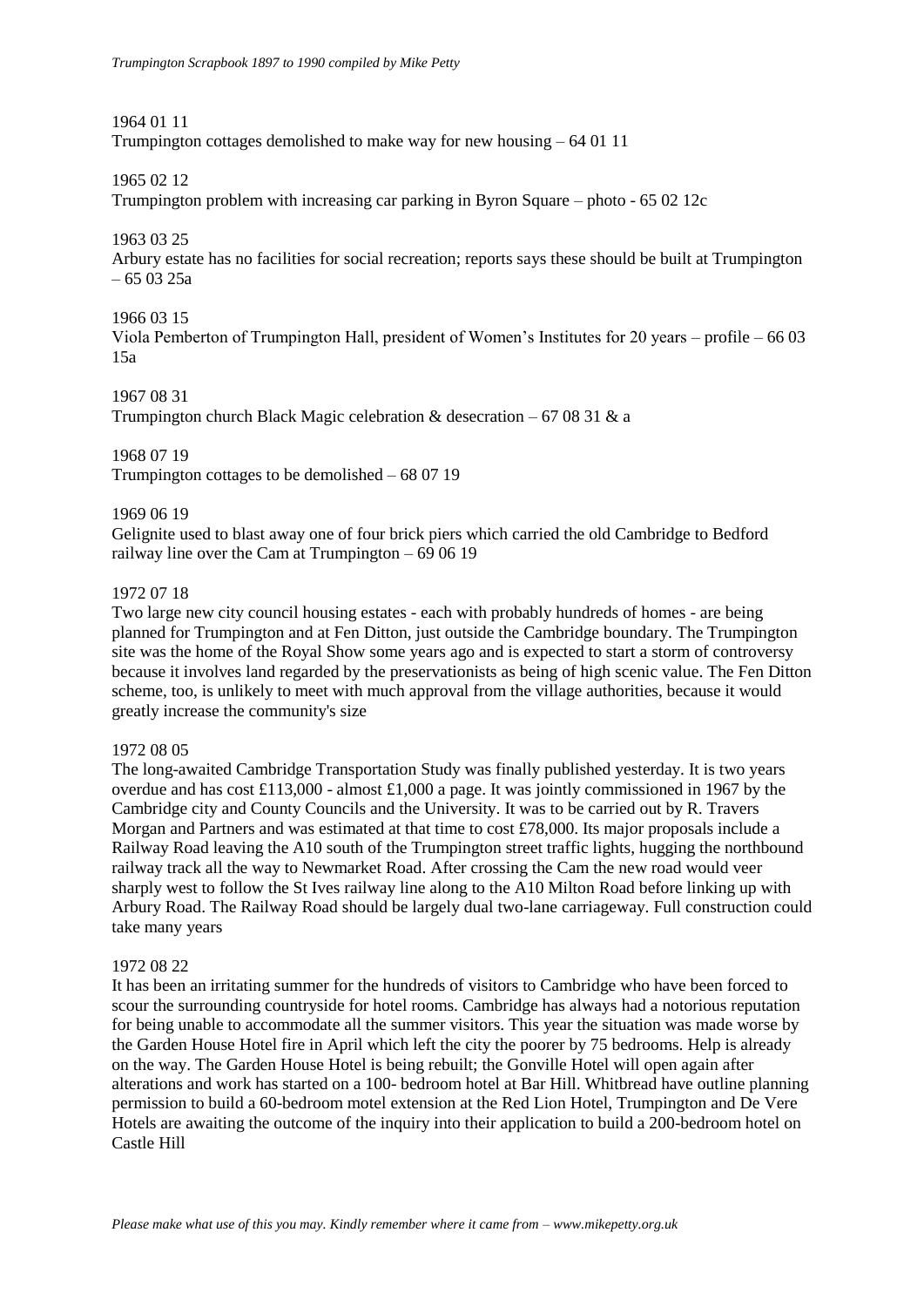## 1972 12 01

A plan to build up to 600 houses on farm land off Long Road, Trumpington has brought mixed reaction from local residents. A Birmingham development company who earlier this year took over Cambridge builders I.J. Stocker ltd, want to build houses and a group of shops on land at Clay Farm. But some local residents object because they think the land should remain open. It is zoned as open space and playing fields, with most of it within the green belt, in the Cambridge town map. The developers said it would be a 5 or 6 year scheme from the starting date

## 1972 12 29

Fen Ditton will die if Cambridge City Council go ahead with their plans for a 1,000-home estate in the village, says the parish Rector, the Rev Raymond Harrison. Writing in the parish magazine he says that with an estate of almost 1,000 homes in the village the population would increase by nearly 4,000 people. "This plan is not for some distant future, but in three or four years' time when the city fathers allege they will have no more building land in the city area. Clearly the whole character of Ditton will be altered if this pernicious plan is put into operation". The city council are continuing their efforts to get planning permission to develop an 80-acre site in the village, and another at Trumpington

## 1973 09 10

Prof John Parry Lewis, the Manchester don who has just finished the biggest Cambridge redevelopment plan ever devised, has told the Government that it may as well be scrapped now if the new Fitzroy-Burleigh Street shopping centre goes ahead. When his final report is published it will contain some sweeping proposals. One of these is for a new commercial centre on the Cambridge outskirts - perhaps in the Trumpington area - in order to siphon shops and traffic away from the historic heart of the city

## 1973 09 21

Like some great suicidal spider Cambridge will have eaten its heart out by the turn of the century. Such is the dramatic prophecy of Professor John Parry Lewis who has been making a complete study of its future. Specifically he is saying is that if Cambridge proceeds with the scheme to build a twin shopping centre in the Fitzroy Street - Burleigh street area it will be signing the death knell of the present Market Square area. He concludes that a new focus for commercial activity must be developed on the edge of the city either in the Trumpington area or to the east near Marshall's airport. This cannot be done if the Fitzroy-Burleigh scheme proceeds, as the indications now are that it will

## 1974 07 19

Parry Lewis and his team of planners have examined the possibility of expanding Cambridge. Their studies convince them the best plan was to expand the city in a southern direction. Development would follow a line east of the new Western bypass. A second shopping centre would be located to the south-west of Trumpington. There would in addition be various district centres and a suitable amount of industrial and office development

## 1974 07 2

The people of Cambridge would never accept the building of the proposed Western Relief Road project, linking Huntingdon road with Trumpington road and going through Newnham or near Grantchester, it was claimed by city councillors. In addition the county a road linking Huntingdon road with Madingley road. But Counc. Overhill supported the road. "If this was proposed through the middle of Chesterton, nobody would complain. It is only because it is going through Newnham that people are against it", he said

## 1974 10 29

The Parry Lewis super plan for the future of Cambridge, which took three years to prepare at a cost of  $£20,000$ , has been rejected by all the senior city and county planning officers. The plans main suggestions were for the immediate scrapping of the scheme for extensive development in the Burleigh Street – Fitzroy street area and the building of a second shopping centre in the Trumpington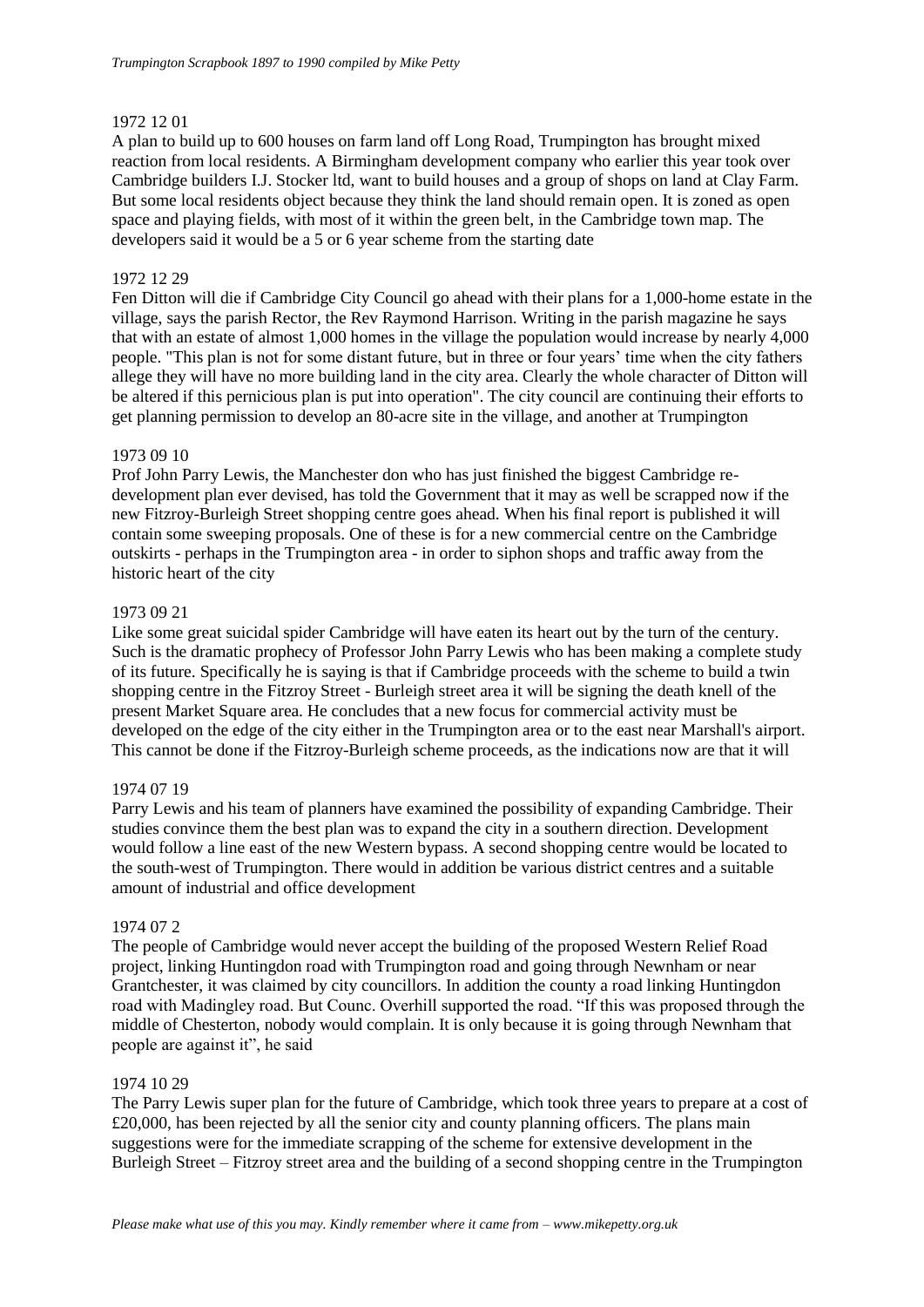area. Chairman of the County Planning committee, Counc. Tony Cornell, said: "The technical boys took a look at Parry Lewis and they have not liked what they have seen"

## 1975 03 06

Cambridgeshire planning committee yesterday drove another nail in the coffin of the Parry Lewis development plan for Cambridge when they joined the growing list of local council bodies which have pronounced the last rites over the plan which cost £20,000 and took nearly three years to produce. The plan suggests the city should scrap its super-shops plans for the Burleigh-Fitzroy area and develop a new large commercial centre in the Trumpington region.

## 1975 04 03

Leaving your car in the Lion Yard car park, Cambridge, between 5.30 pm and 6.30 pm can be costly. Mrs Carol Taylor of Trumpington drove her car into the Lion Yard at 5.46 pm and drove out again at 6.18 pm. She was charged  $17p - 7p$  for the 14 minutes before 6 o'clock and 10p for the 18 minutes after. The charges change at 6 pm when the evening tariff comes into operation. She felt this was an unfair charge for 32 minutes of parking time.

## 1975 10 03

The Conservatives held the Trumpington Division seat in yesterday's County Council by-election. Now the victor, Mrs Jane Brookes, a Cambridge housewife, says that she is "ready for anything" the council has to offer her. She added: "I am interested in people and that is what counts"

## 1977 02 10

Planners took a long hard look around Cambridge to see where development could best be accommodated. They soon dismissed Histon or Girton because they have relatively limited potential for longer-term growth. At Milton there is considerable opportunity for expansion within the new road framework. Both Bar Hill and Waterbeach possess characteristics suitable for growth, but Cottenham is less accessible to Cambridge. Growth of up to 4,000 might be contemplated in the Teversham-Fulbourn area and the same at Bottisham. To the south it would be possible to develop the Clay Farm area of Trumpington and the Shelfords but Sawston seems to have the greatest development potential

## 1977 02 23

Miss Kitty Willers, for more than 60 years a bellringer at Trumpington parish church, has died at the age of 78, having lived her whole life there. Her cycling and bellringing feats established her reputation as something of an eccentric. Until recently she would think nothing of cycling hundreds of miles. Once she refused offers of a lift to Loughborough to see the church's new bells being cast. When the church party arrived at the foundry they found Miss Willers there already as part of the reception committee. She had started cycling at four in the morning.

## 1977 07 16

The two leading private gardens in the CEN gardens competition were in the easy working are of Trumpington. The winner, Stuart Brown and his wife Shirley, had moved into the usual near dereliction about three years ago. Runner-up was Mr V. Pike who has spent a lifetime in gardening. Other class winners were W. Brunt of Rayson Way, E.W. Gentle of Thoday Street, F.J. Elbourn, Norwich Street and K.C. Newman, Fallowfield.

## 1977 12 06

Cambridge City Council should consider linking with a private developer to build a skateboard park & look at providing a beginners' skateboarding area and practice runs from the rates. A report says that contrary to some people's beliefs skateboarding is not just a passing phase. Areas like the Romsey recreation ground and the King George playing fields at Trumpington would be suitable introductory areas and Kings Hedges recreation ground and the disused bandstand on Christ's Pieces could be suitable for practising. But it would be difficult to get permission to use the Elizabeth Way roundabout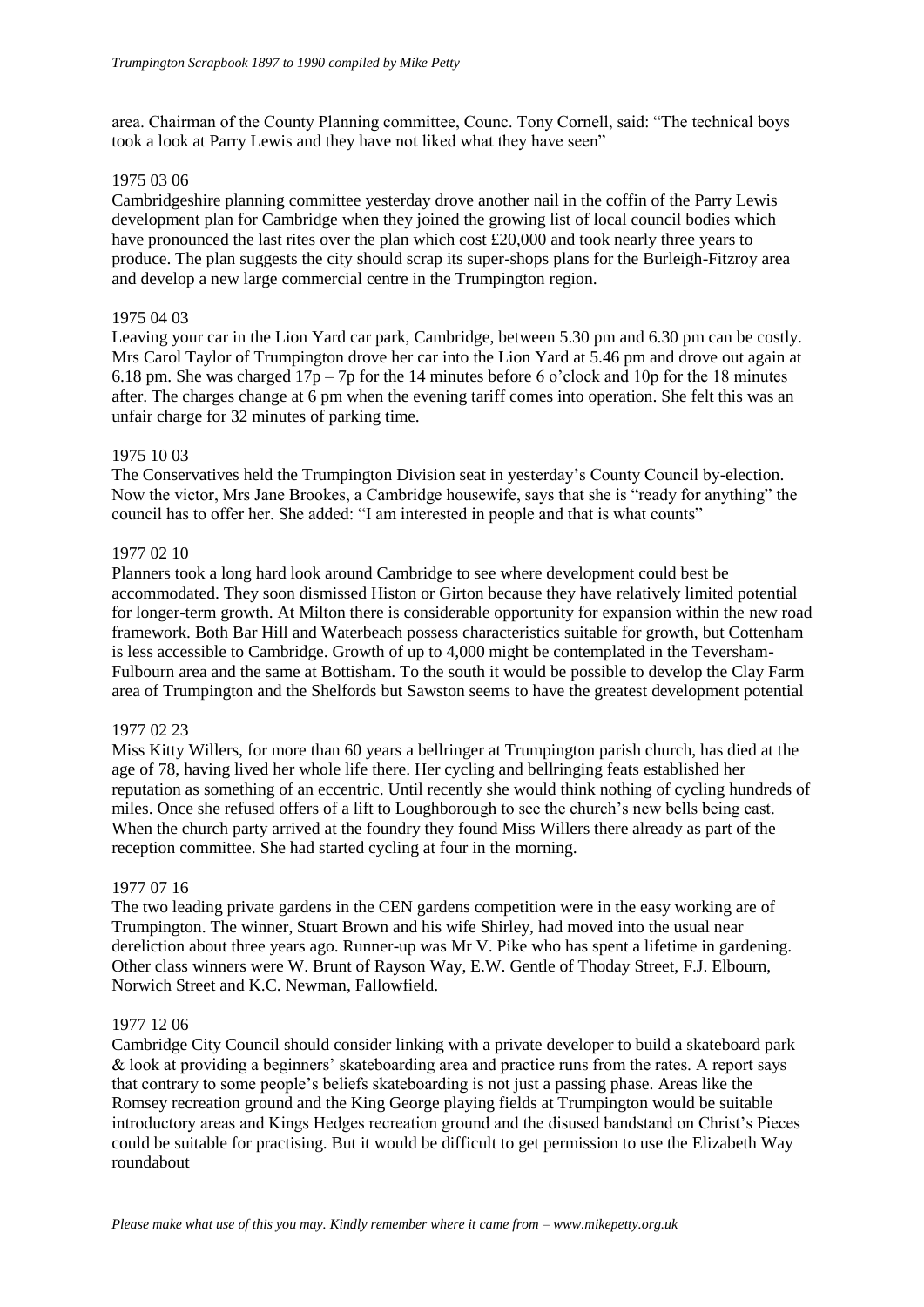## 1978 03 17

Cambridge schoolchildren will soon get their first skateboard park, perhaps two. Cambridge councillors earmarked money to convert hard tennis courts at Romsey and Trumpington with wooden embankments and ramps, but it may not now be possible to do both. They also decided that the former council storeyard off Newmarket Road would be ideal for the building of a large-scale permanent skateboard park. Four commercial firms interested in building a park have approached the council who have agreed to offer the land on lease if the park is built at no cost to the ratepayers

## 1984 03 01

New flats in Anstey Way, Trumpington, are selling like hot cakes even though the show flat is not yet open. Six were released as an initial step and were sold immediately. They appeal to older people wanting to put an end to the problem of maintaining a big house and garden and most of the ground floor flats have gone to senior citizens. Prices range from £28,450 to £29,450. 84 03 01

## 1985 01 07

The concept of a Green Belt around Cambridge was first put forward in the issued in 1949. Since it was last reviewed pressure has grown for certain parts to be declassified. One area is the Histon Road allotments site: some has been developed with council housing and now the County Council wants the rest removed from the Green Belt so it can be considered as suitable for redevelopment in the years ahead. A piece of the extensive acreage of Clay Farm, Trumpington, is also suitable for declassification say the planners. But 500 organisation have objected to the proposals. 85 01 07b & c

## 1985 09 17

The Green Belt around Cambridge was designed to protect the area from development and to preserve large areas of open space between villages. Now County planners want to release land to make way for the city to breathe including 70 acres at Trumpington, Histon Road allotments and the University Farm in Huntingdon Road. They say this would not mean developers' lorries moving in. Nearly 500 organisations objected at an Inquiry but the County are pleased with the result which backs most of their proposals. 85 09 17 a b c

## 1985 12 05

An old blacksmith's smithy in Trumpington is to be demolished to make way for new offices. It was not a listed building and the scruffy corner would inevitably be developed at some time. But protestors say a two-storey office development would take away the character of the corner of Church Street and High Street in what was essentially a village-type area and be at the expense of a piece of village history. 85 12 05

## 1986 02 08

Plans have been revealed for a multi-million pound shopping centre on the outskirts of Cambridge. Marks and Spencer and Tesco have proposed a double superstore with park-and-ride facilities on land bounded by the M11 and Hauxton Road, Trumpington. A dual carriageway would connect the A10 to the privately-owned Clay Farm area which has already been identified for potential housing. 86 02 08

## 1986 02 21

Trumpington blacksmith forge memories – 86 02 21

## 1986 05 27

Thirty novels reflecting life in Cambridge over the past 75 years have been given to the Cambridgeshire Collection. They are the lifetime's work of Jack Overhill. Only three books have been published: 'Romantic Youth', a townsman's view of the university, 'The Miller of Trumpington' and 'The Snob' telling of life in Gothic Street. Two volumes that describe life in King Street in the 1930s came close to becoming a television serial in 1973. Most were written at the end of a busy day, in some cases on a typewriter balanced on his knees in an air-raid shelter. "Every word in them is true. I have remembered all that happened in my life. Now it torments me", says Jack 86 05 27 b & c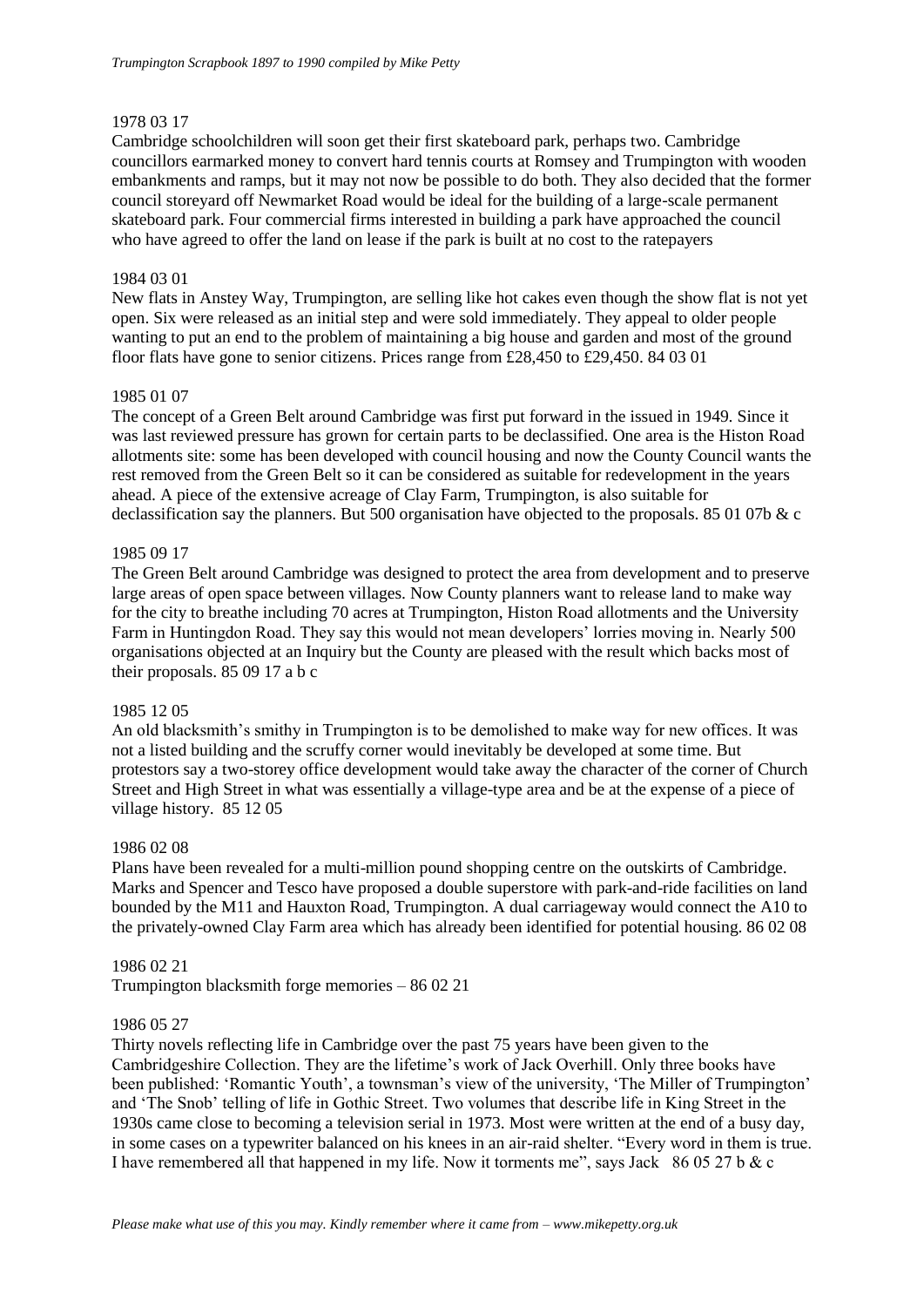## 1986 06 06

Camtech's plans for two giant supermarkets at Arbury Camp would fit in with the Unex Group's proposal for a major supermarket and non-food shops on a retail park off King's Hedges Road. But it would offer competition to other schemes currently under discussion. These are the giant Marks and Spencer / Tesco plan for two superstores, a 300-bedroom hotel and multi-screen cinema at Trumpington, Asda's ideas for a supermarket at the Cambridge Business Park on Milton Road and the proposed Tesco store in the Milton Park housing development 86 06 06

## 1986 07 14

Outraged Trumpington residents unanimously called on city planners to throw out controversial proposals to build two superstores, a hotel and multi-screen cinema together with a bus terminus and park-and-ride car park on a 70-acre site on Hauxton Road. A separate plan has also been submitted for a 300-bedroomed hotel. Developers have offered to construct a by-pass from the M11 to Long Road but this had not allayed their fears 86 07 14

## 1986 07 28

Months of uncertainty for the Trumpington-based Plant Breeding Institute have been ended with confirmation that parts are to be sold to the private sector and others amalgamated with a newlycreated Plant Science Institute. Staff may be relocated and some research might halt completely. The sugar beet programme has already been wound up and one man now tends the gene bank of varieties – 7,000 for barley alone – from which much of its celebrated work makes its humble beginnings. 86 07 28a

## 1987 02 27

Trumpington newsagent Bert Truelove is celebrating half a century in the trade – and he is only 57. He started selling papers in his father's Stapleford shop in 1937 when he was so small that he had to stand on a box to see the customers. After the war the family came to Trumpington and battled through years of austerity when a shortage of papers meant demand for copies of the News often succeeded supplies. It is a different picture now with a boom in sales. New technology ensures he gets the papers on time. He has not forgotten the paper boys and girls who have helped him over the years: they have been invited to a disco in the village hall. 87 02 27a

## 1987 05 05

Comberton may expand under controversial new plans. Developers Alfred McAlpine Homes want to build 215 houses and an employment centre on a 40-acre site to meet the growing demand for housing. It would safeguard the Village College and speed the connection of gas. The village is not earmarked for development in the county structure plans and there is no support for the scheme by residents. But with the recent rejection of plans for Clay Farm Trumpington there is pressure for extra housing in nearby settlements 87 05 05

## 1987 07 03

Scientists at the Plant Breeding Institute at Trumpington are preparing to welcome Princess Anne who will present them with another Queen's Award for Industry, this one for breeding high winter wheats. Their work in producing crops resistant to the ravages of disease and selecting varieties that flourish in harsh conditions is vital to poor countries. But, after 75 years, the Institute is being sold off by the Government with many of the scientists having to move to Norwich 87 07 03b

## 1987 07 04

Trumpington residents want to ban vehicles from turning right from the High Street into Church Lane. They are convinced this will ease traffic flows during the rush hour which cause massive hold-ups. Many motorists are using Church Lane as a short cut to reach Barton Road instead of going into the city. Now the County Transportation department has finally agreed to consider their suggestions 87 07 04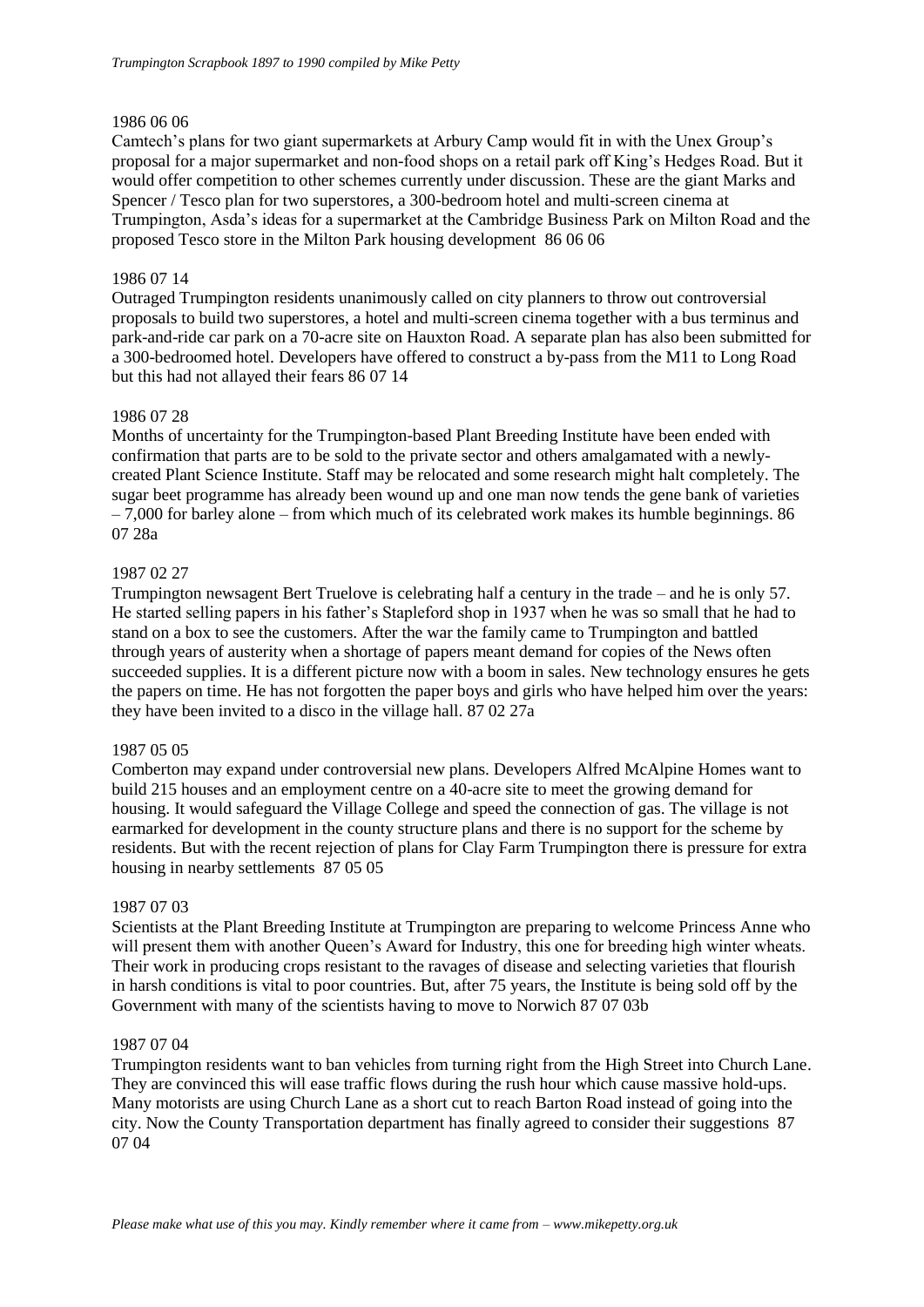## 987 09 04

Plans by house-builder Bovis to build 33 homes for elderly people together with 55 large detached and 54 town houses on the Clay Farm site at Trumpington have attracted opposition from people anxious to keep a wedge of green land between Cambridge and the Shelfords. The site has been at the centre of controversy for some time with county planners saying it should be in the Green Belt. But the city wants to build hundreds of homes to solve a housing shortage 87 09 04

## 1987 10 27

A multi-million-pound shopping, hotel, cinema and parking project planned for south Trumpington by Marks and Spencer and Tesco has been scrapped. The vast hypermarket-type development attracted more complaints than any other single planning application ever made in Cambridge. It would have been on green belt land, where building was banned and the city had shown no support. Residents say this is a wonderful day and there will be great rejoicing in the Trumpington area. 87 10 27

## 1987 11 05

Trumpington Mothers' Union history – 87 11 05c

## 1987 12 14

The Government is being asked to stop a controversial housing development planned for the Clay Farm site at Trumpington. Local MPs want the land to be designated as Green Belt as they fear the development of 100-plus houses would automatically open the door for almost 1,000 others. There is great public hostility to such housing on the open farmland. Housing giant Bovis Homes want to build 57 large houses, 33 small ones and 23 old people's flats on a 12-acre site off Long Road 87 12 14

## 1988 04 14

Pensioner Fred Holman from Trumpington, who trains his birds by bus, has won one of the first big homing races of the season. His pigeon was the first of more than 1,000 in a race from Salisbury, winning first prize for the Cambridge South Road Flying Club. It was the latest success in a booming career stretching back to his days as a 13-year-old schoolboy in London. Twice a week he catches a coach to Royston or Baldock to set his birds free for training flights back to his home in Byron Square where he has a loft of 20 racing pigeons 88 04 14b

## 1988 07 29

A large new township complete with a major shopping centre and a new village development off the A10, both within easy reach of Cambridge, are proposed by the Government. And Whitehall says that planning restrictions should be removed from the vast Arbury Camps Farm site bordering the Northern Bypass which should be used for hi-tech industrial purposes. But it appears as if plans for a giant housing estate at Clay Farm, Trumpington have been rejected in order to protect the Green Belt. 88 07 29

## 1988 11 30

Trumpington teenager Guiliano Maiorana joins Manchester United 88 11 30

## 1989 02 15

Property developers are bidding to buy Parkside fire station so they can build houses, a hotel or offices on the site. In return they will fund new fire stations at Arbury and Trumpington. At present fire tenders are often delayed by traffic and this would boost response time. The plum site overlooks Parker's Piece and is worth many millions of pounds. Now county councillors will reconsider the idea which was previously floated a year ago. 89 02 15

## 1989 08 22

Business is booming in some local pubs. The Volunteer in Trumpington has seen a 20 per cent increase in turnover since all-day opening was introduced a year ago. They get a lot of business people in for long lunches and often folk call in on their way from work. Tourists also take advantage of the afternoon opening. The White Hart at St Ives also reports many businessmen drinking in the